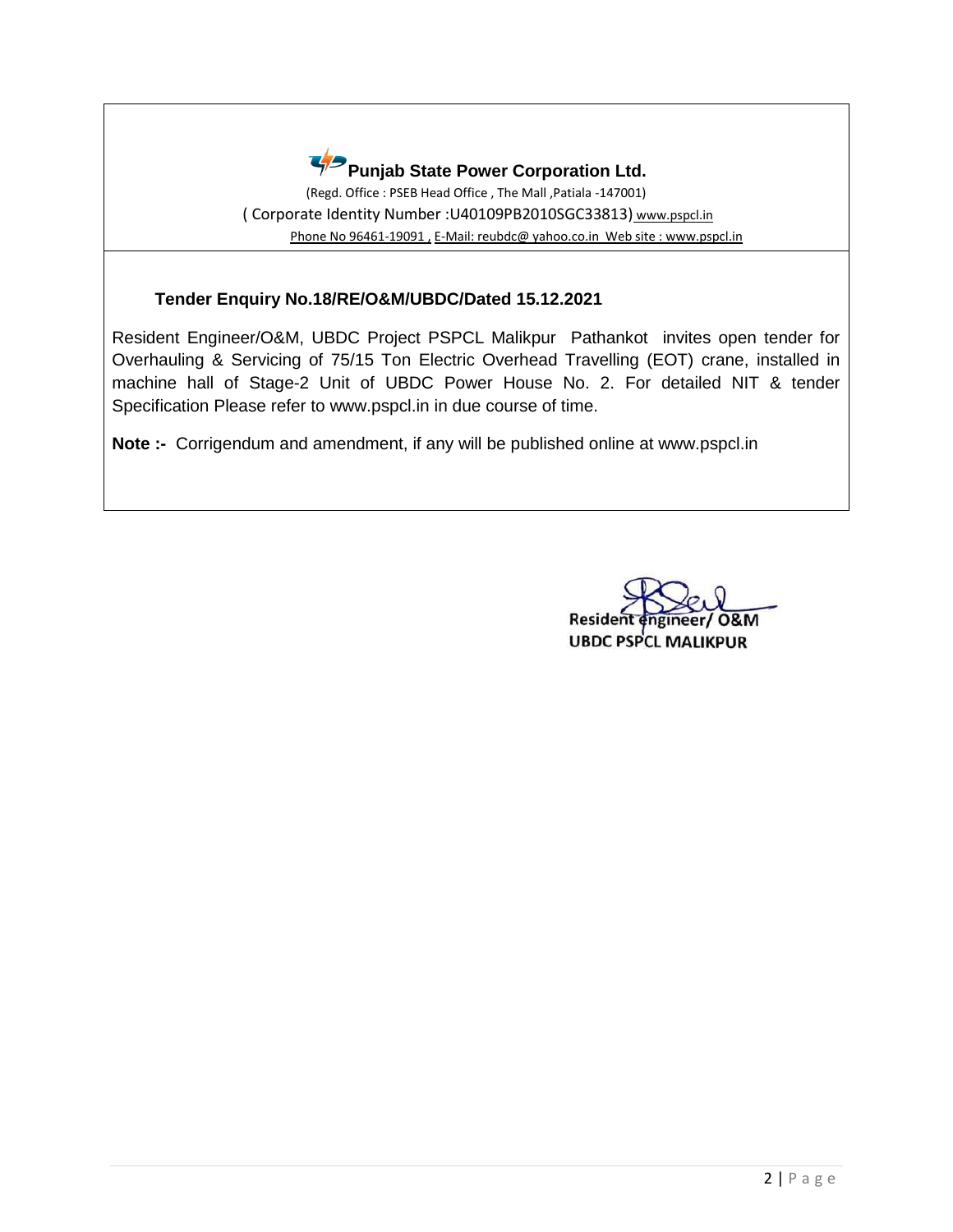

(Regd. Office : PSEB Head Office , The Mall ,Patiala -147001) ( Corporate Identity Number :U40109PB2010SGC33813) www.pspcl.in Phone No. 0186-2920688, E-Mail: reubdc@ yahoo.co.in Web site : www.pspcl.in  $\overline{H}$ ਬਾਇਲ ਨੰ:96461-19091)

# ਥੋੜੇ ਸਮੇਂ ਦਾ ਟੈਂਡਰ ਇੰਨਕੁਆਰੀ 18/RE/O&M/UBDC ਮਿਤੀ 15.12.2021

ਸਥਾਨਿਕ ਇੰਜੀਨੀਅਰ/ਓ ਅਤੇ ਐਮ ਯੁ.ਬੀ.ਡੀ.ਸੀ. ਮਲਿਕਪੁਰ ਵਲੋਂ ਯੁ.ਬੀ.ਡੀ.ਸੀ. ਪ੍ਰੋਜੈਕਟ, ਮਲਿਕਪੁਰ, ਵਾਸਤੇ ਓਵਰਹਾਲਿੰਗ ਅਤੇ ਸਰਵਸਿੰਗ ਆਫ 75/15 ਟੱਨ ਇਲੈਕਟ੍ਰਿਕ ਓਵਰਹੈਡ ਟਰੈਵਲਿੰਗ (ਈ.ਓਟੀ.) ਕਰੇਨ, ਇਨਸਟਾਲਡ ਇਨ ਮਸ਼ੀਨ ਹਾਲ ਆਫ ਸਟੇਜ-2 ਯੁਨਿਟ ਆਫ ਯੁ.ਬੀ.ਡੀ.ਸੀ. ਪਾਵਰ ਹਾਊਸ ਨੰ: 2 ਵਾਸਤੇ ਖੁੱਲੇ ਟੈਂਡਰ ਦੀ ਮੰਗ ਕੀਤੀ ਜਾਂਦੀ ਹੈ। ਵਿਸਤ੍ਰਿਤ ਟੈਂਡਰ ਮੰਗ ਨੋਟਿਸ ਅਤੇ ਟੈਂਡਰ ਸਪੈਸੀਫਿਕੇਸ਼ਨ ਸਬੰਧੀ ਜਾਣਕਾਰੀ ਪੀ.ਐਸ.ਪੀ.ਸੀ.ਐਲ. ਦੀ ਵੈਬ ਸਾਈਟ www.pspcl.in ਤੇ ਦੇਖੇ ਜਾ ਸਕਦੇ ਹਨ।

ਨੋਟ: ਸੋਧ ਸਬੰਧੀ ਵੇਰਵੇ ਪੀ.ਐਸ.ਪੀ.ਸੀ.ਐਲ ਦੀ ਵੈਬਸਾਈਟ www.pspcl.in ਤੇ ਵੇਖੇ ਜਾਣ ।

Resider **UBDC PSPCL MALIKPUR**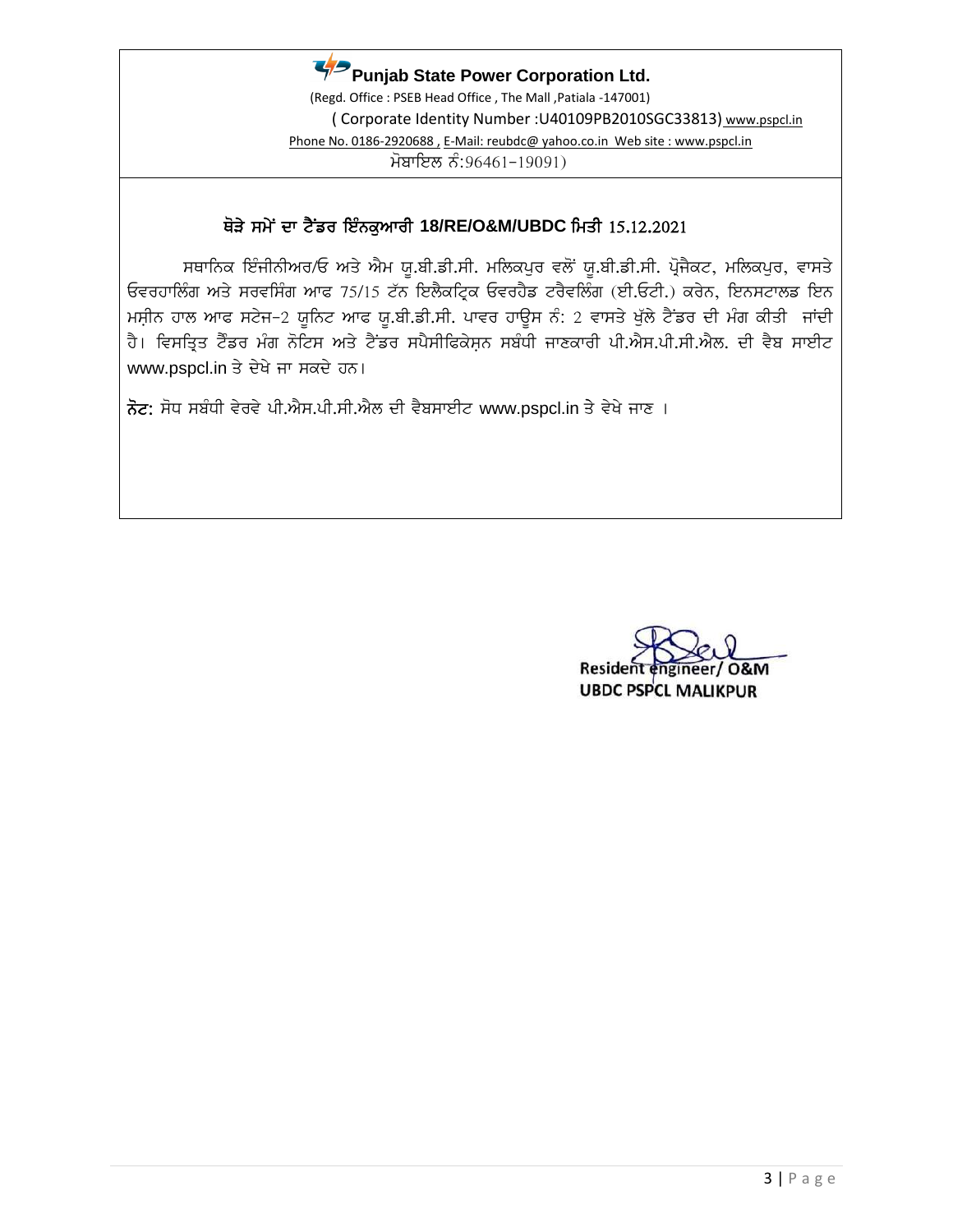

(Regd. Office : PSEB Head Office , The Mall ,Patiala -147001)

( Corporate Identity Number :U40109PB2010SGC33813) www.pspcl.in

Phone No. 0186-2920688 , E-Mail: reubdc@ yahoo.co.in Web site : www.pspcl.in

<u>ਮੋਬਾਇਲ ਨੰ:96461-19091)</u>

|                | ਨਾਂ ਅਤੇ ਪੂਰਾ ਪਤਾ                      | ਸਥਾਨਿਕ ਇੰਜੀਨੀਅਰ/ਓ ਅਤੇ ਐਮ, ਯੂ.ਬੀ.ਡੀ.ਸੀ. ਮਲਿਕਪੁਰ। |
|----------------|---------------------------------------|-------------------------------------------------|
| $\overline{2}$ | ਟੈਂਡਰ ਇੰਨਕੁਆਰੀ ਨੰ;                    | 18/ਆਰ.ਈ./ਓ ਅਤੇ ਐਮ/ਯੂ.ਬੀ.ਡੀ.ਸੀ./2021-22 ਮਿਤੀ     |
|                |                                       | 15.12.2021                                      |
| 3              | ਕੰਮ ਦਾ ਨਾਂ                            | ਓਵਰਹਾਲਿੰਗ ਅਤੇ ਸਰਵਸਿੰਗ ਆਫ 75/15 ਟੱਨ ਇਲੈਕਟ੍ਰਿਕ    |
|                |                                       | ਓਵਰਹੈਡ ਟਰੈਵਲਿੰਗ (ਈ.ਓਟੀ.) ਕਰੇਨ, ਇਨਸਟਾਲਡ ਇਨ       |
|                |                                       | ਮਸ਼ੀਨ ਹਾਲ ਆਫ ਸਟੇਜ-2 ਯੁਨਿਟ ਆਫ ਯੁ.ਬੀ.ਡੀ.ਸੀ. ਪਾਵਰ  |
|                |                                       | ਹਾਉਸ ਨੰ: 2                                      |
| $\overline{4}$ | ਟੈਂਡਰ ਦਸਤਾਵੇਜ਼ਾਂ ਦੀ ਰਕਮ               | 1000/-+GST 18% DD in favor of Resident          |
|                |                                       | Engineer/O&M., UBDC PSPCL, Malikpur.            |
| 5              | ਬਿਆਨੇ ਦੀ ਰਕਮ                          | 2 % of the Tender value +18% GST                |
|                |                                       |                                                 |
| 6              | ਟੈਂਡਰ ਸਪੈਸੀਫਿਕੇਟ ਡਾਊਨਲੋਡ ਕਰਨ ਦੀ ਮਿਤੀ  | 17.01.2022                                      |
| $\overline{7}$ | ਟੈਂਡਰ ਡਾਊਨਲੋਡ ਕਰਨ ਦੀ ਆਖਰੀ ਮਿਤੀ ਅਤੇ    | 17.01.2022 up to 05.00 PM                       |
|                | ਸਮਾਂ                                  |                                                 |
| 8              | ਟੈਂਡਰ ਦਸਤਾਵੇਜ਼ ਜਮ੍ਹਾ ਕਰਨ ਦੀ ਤਾਰੀਖ ਅਤੇ | 19.01.2022 up to 03.00 PM                       |
|                | ਸਮਾਂ                                  |                                                 |
| 9              | ਟੈਂਡਰ ਦਸਤਾਵੇਜ਼ਾਂ ਨੂੰ ਖੋਲਣ ਦੀ ਮਿਤੀ     | 19.01.2022 At 03.30 PM                          |
|                |                                       |                                                 |
| 10             | ਕੰਟਰੈਕਟ ਪਰਸਨ ਨੇਮ/ਫੋਨ ਨੰ:              | ਇੰਜੀ: ਗੁਰ ਗੋਰਵ ਸਿੰਘ , ਏ.ਈ.ਈ / 96461-12380       |
|                |                                       |                                                 |

ਇਹ ਟੈਂਡਰ ਦਸਤਾਵੇਜ਼ ਈ-ਟੈਂਡਰਿੰਗ ਵੈਬਸਾਈਟ ਦੀ ਸਾਈਟ ਤੋਂ www.pspcl.in ਡਾਊਨ ਲੋਡ ਕੀਤਾ ਜਾਵੇ। ਨੋਟ:- ਸੂਚਿਤ ਕੀਤਾ ਜਾਦਾ ਹੈ ਕਿ ਜੇਕਰ ਕਿਸੇ ਕਾਰਨ ਟੈਂਡਰ ਪ੍ਰਕ੍ਰਿਆ ਪੂਰੀ ਨਹੀਂ ਹੁੰਦੀ ਤਾਂ ਉਸ ਕੇਸ ਵਿੱਚ ਅਖਬਾਰਾਂ ਵਿੱਚ ਸੋਧ ਪ੍ਰਕਾਸਤ ਨਹੀਂ ਕਰਵਾਈ ਜਾਵੇਗੀ। ਸੋਧ ਸਬੰਧੀ ਵੇਰਵੇ ਪੀ.ਐਸ.ਸੀ.ਐਲ. ਦੀ ਵੈਬਸਾਈਟ www.pspcl.in ਤੇ ਵੇਖੇ ਜਾਣ।

'ਵਧੀਆਂ ਕੰਪਨੀ ਦੇ ਯੰਤਰ, ਬਿਜਲੀ ਬੱਚਤ ਦਾ ਮੰਤਰ'

ngineer/ O&M Resident **UBDC PSPCL MALIKPUR**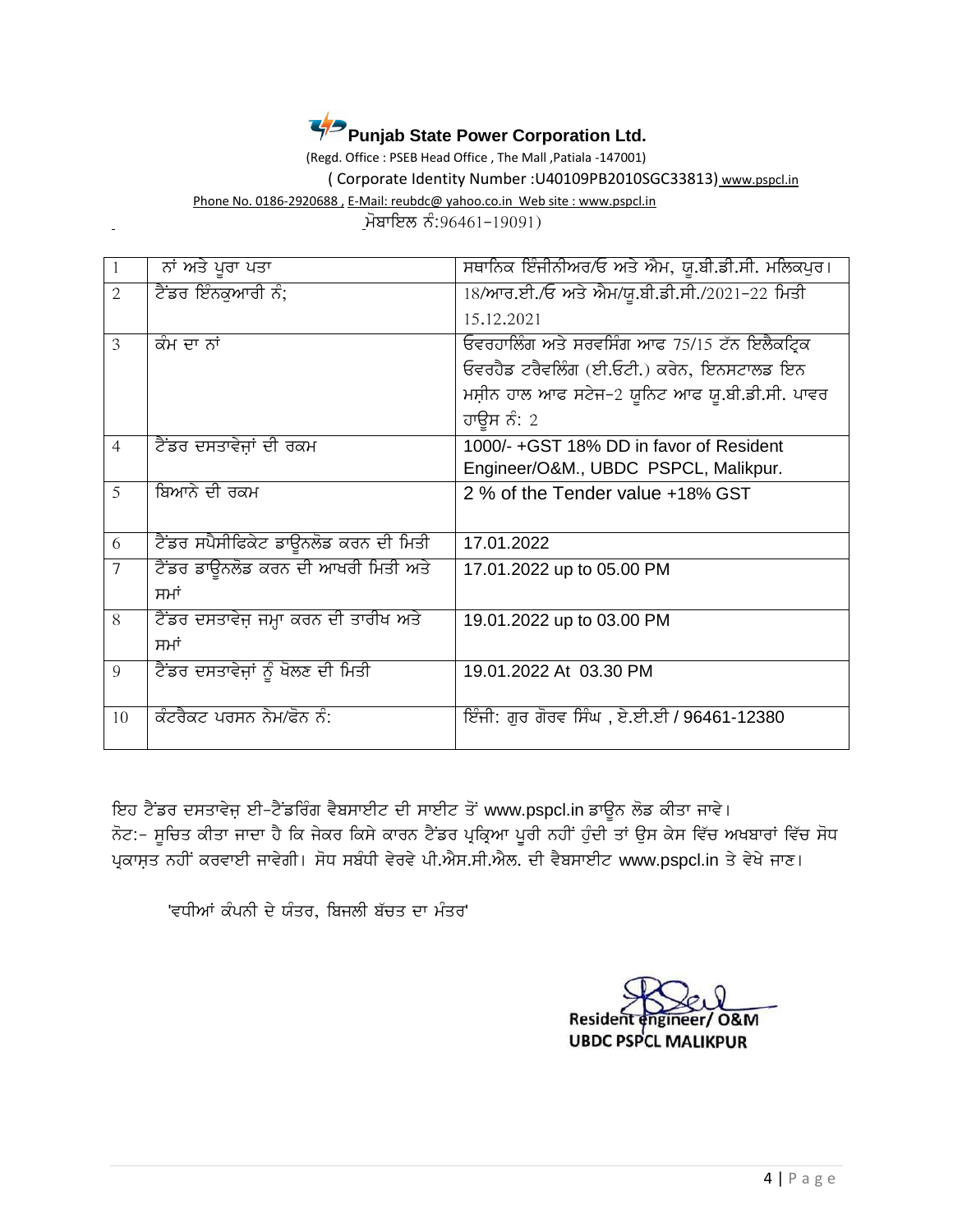

(Regd. Office : PSEB Head Office , The Mall ,Patiala -147001)

( Corporate Identity Number :U40109PB2010SGC33813) www.pspcl.in

Phone No. 0186-2920688 , E-Mail: reubdc@ yahoo.co.in Web site : www.pspcl.in

| 1              | Name of office                         | Resident Engineer/O&M., UBDC                  |
|----------------|----------------------------------------|-----------------------------------------------|
|                |                                        | PSPCL, Malikpur.                              |
| 2              | Tender Enquiry No.                     | 18/RE/O&M/UBDC/2021-22 DT, 15,12,2021         |
|                |                                        |                                               |
| 3              | Name of work                           | Overhauling & Servicing of 75/15 Ton Electric |
|                |                                        | Overhead Travelling (EOT) crane, installed in |
|                |                                        | machine hall of Stage-2 Unit of UBDC Power    |
|                |                                        | House No. 2                                   |
| 4              | Cost of tender documents & mode of its | 1000/- +GST 18% DD in favor of Resident       |
|                | payment                                | Engineer/O&M., UBDC PSPCL, Malikpur.          |
| 5              | EMD.                                   | 2 % of the Tender value +18% GST              |
| 6              | Start date & time for downloading of   | 17.01.2022                                    |
|                | specification/tender documents         |                                               |
| $\overline{7}$ | Last date & time for downloading of    | 17.01.2022 up to 05.00 PM                     |
|                | specification/tender documents         |                                               |
| 8              | Last date & time for submission of     | 19.01.2022 up to 03.00 PM                     |
|                | tender documents                       |                                               |
| 9              | Date & time for opening of tender      | 19.01.2022 At 03.30 PM                        |
|                |                                        |                                               |
| 10             | Contact person name/ Ph. Number        | Er. Gur Gaurav Singh, AEE / 96461-12380       |
|                |                                        |                                               |

Detailed tender specifications may be down loaded from tendering website www.pspcl.in

**Note:-** It is informed that in case the tender process is not completed due to any reason, no corrigendum will be published in news papers. Details regarding corrigendum may be seen on official PSPCL's website www.pspcl.in

"SAVE ELECTRICITY SAVE MONEY"

Residen **O&M UBDC PSPCL MALIKPUR**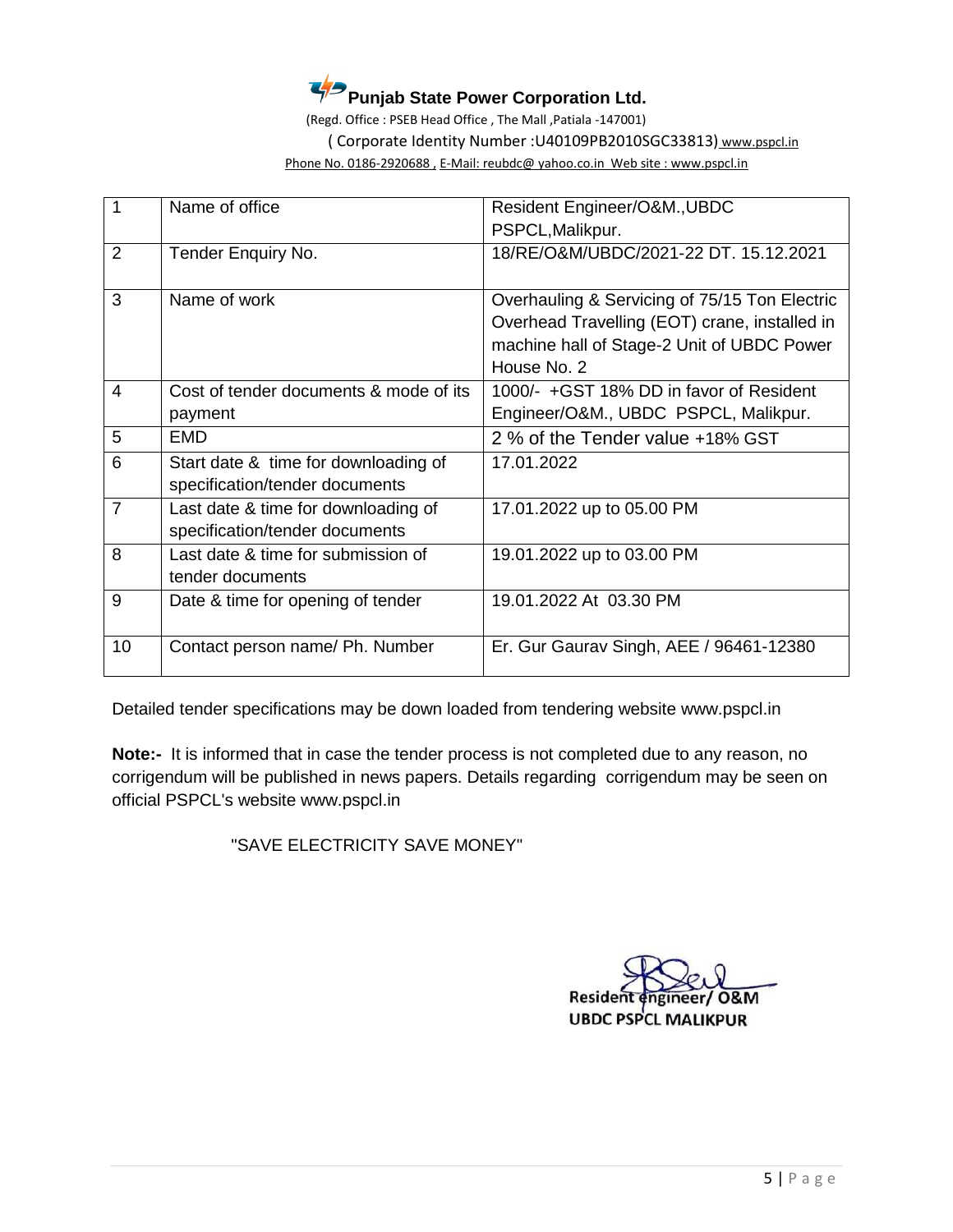### **SECTION-I GENERAL TERMS AND CONDITIONS**

#### **1.00 GENERAL INSTRUCTION TO THE TENDERERS**

- **1.01** The following instructions must be carefully observed by all the Tenderers. Offer/ Tender not strictly in accordance with these instructions will be liable to be rejected:-
- i) Tender should be submitted by registered post or personally or by authorized person.
- ii) Telegraphic quotations will not be accepted.
- iii) Offers/ tenders will be opened at RE (OP) UBDC Malikpur office.
- iv) Offers/ tenders should be enclosed in double covers. Both the inner and the outer covers should be sealed and super scribed with the tender/ offer No. together with the date on which the offer/ tender is due and items of material covered and should also invariably contain the name of the bidding firm.
- v) The Demand Draft/ Cash receipt **Earnest Money 2 % of the tender value /-**& other information concerning EMD as per clause 2.02 shall be furnished in separately sealed envelope super scribed Earnest Money with the tender/ offer No. together with the name of tendering firm & the main tender in other envelope. The covering letter carrying the Earnest Money should specifically indicate the total tendered value of their offer. The main tenders and Earnest Money in separate covers shall be delivered at the spot to spot committee.

While opening the tender the envelope containing Earnest Money will be opened first and if the Earnest Money is found to be in accordance with the terms of specification only then the sealed envelope containing the main tender will be opened. Any tender/ tenders received without EMD shall not be opened.

- vi) Offers/ tenders will be opened in the presence of authorized representatives of Tenderers, who actually submitted the tender, if they present themselves at the time of opening of tenders.
- vii) The PSPCL reserves the right to modify the "Schedule of Requirements", technical particulars and the specifications at any time and to place the order as a whole or in parts, and to reject any or all the tenders received without assigning any reason. It will not be responsible for and will not pay for expenses or losses that may be incurred by Tenderer in the preparation of the tenders.
- viii) The material offered should be strictly according to the specifications laid down in the Enquiry. The quotations should also indicate the make of the manufacturer, brand and company and accompanied with other descriptions, literature and sample, if any, at Tenderer's own cost.
- ix) No conditional offer shall be acceptable.

### **1.02 PREPARATION OF TENDERS:**

The tender shall be prepared in formal manner neatly typed or printed with all prices stated both in words and figures. There shall be no erasing and any corrections made should be neatly done and signed. A systematic form of totaling should be adopted to avoid any ambiguity with detailed description of the equipment offered.

#### **1.03 VALIDITY:**

The tender should be unconditionally valid for at least a period of 4 months (120days) from the date of opening of the tender. Withdrawal or modification of the offer shall not be permitted. Any Tenderer revising the offer within the validity period is likely to be black-listed.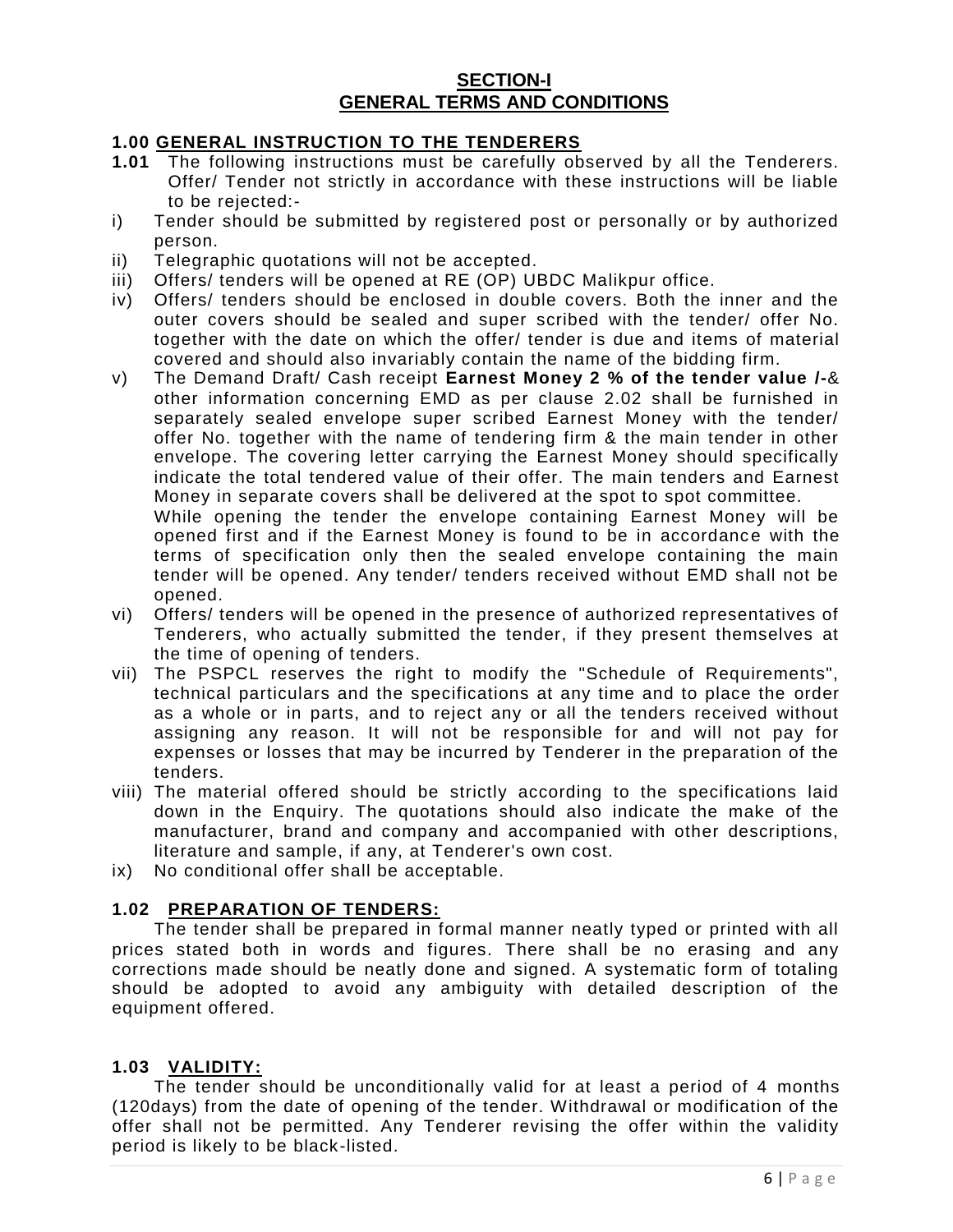## **1.04 CLIMATIC CONDITIONS :**

Normal

### **1.05 SUBMISSION OF TENDERS:**

The tenderers are required to submit the tenders in accordance with the Notice Inviting Tenders (NIT) / PSPCL's Tender specification clearly stating that all the terms and conditions of the PSPCL's Tender specification / NIT are acceptable to them. However, in case due to any reasons, if it is considered necessary to deviate in the case of a particulars terms/clause, the same should be stated in the tender itself. Otherwise, it shall be assumed that all the terms & conditions of the NIT / PSPCL's specification are acceptable to the tenderers.

The tenders shall be submitted in two parts i.e. Part-I& Part-II. Each part will be enclosed in a separate envelope duly super scribed on the envelope. The following procedure will be adopted for the opening of the tenders:-

#### **a) Part-I- Earnest money**

The first part will consist of earnest money deposit in the form of demand draft in favour of RE O&M UBDC Malikpur.

#### **b) Part-II: Technical/Commercial/Price bids**

The second part will consist of technical specifications, schedule of delivery, the rates quoted for each item and all other terms and conditions. All Commercial terms including discount if any, GST rate and amount, etc. should be specified in this part of the bid**. The rates are to be quoted as per format of Schedule of Prices at Annexure-A**.

Firstly, the main envelope containing the bids will be opened in the presence of the bidders representatives who choose to be present at the time date and at the address named as above. After opening the main envelope, the envelope marked part-I (Earnest Money) shall be opened first and if the Earnest money is found to be as per the requirement of the specifications, only then the envelope marked Part-II shall be opened. The bids without Earnest money shall be out rightly rejected.

### **1.06 QUALIFYING CRITERIA**

- The firm/Contractors should be registered with EPF commissioner & possess independent EPF A/C Number .
- The Contractors/firm should have registered with any of Pb. Govt./State Govts/Central Govt. Deptt. such as PSPCL/PSTCL, PWD Pb., Pb. IB, MES,CPWD, Railway etc.
- Firm should have valid GST, PAN, EPF Numbers**. The copies to be supplied with quotation**
- The firm should have successfully carried out similar repair/fabrication (Mechanical works at Hydel project) at least once and proof of such works be provided with the tender. The performance reports furnished by the owners / users of such work shall be submitted along with the tender documents.
- The prospective bidder shall have a sound financial standings having average annual turnover of **5 Lacs or more for the last three years.** The bidder shall have to submit the requisite documents, profit and loss account, the balance sheet (duly authenticated by Charted Accountant), Income tax returns submitted to IT Dept. along with tender documents.
- Firm should not have been blacklisted/suspended business dealing with any Government, State electricity board, PSU,Pvt limited organizations etc .
- The tender of the firm which are not accompanied by the above mentioned requisite details/documents shall not be considered.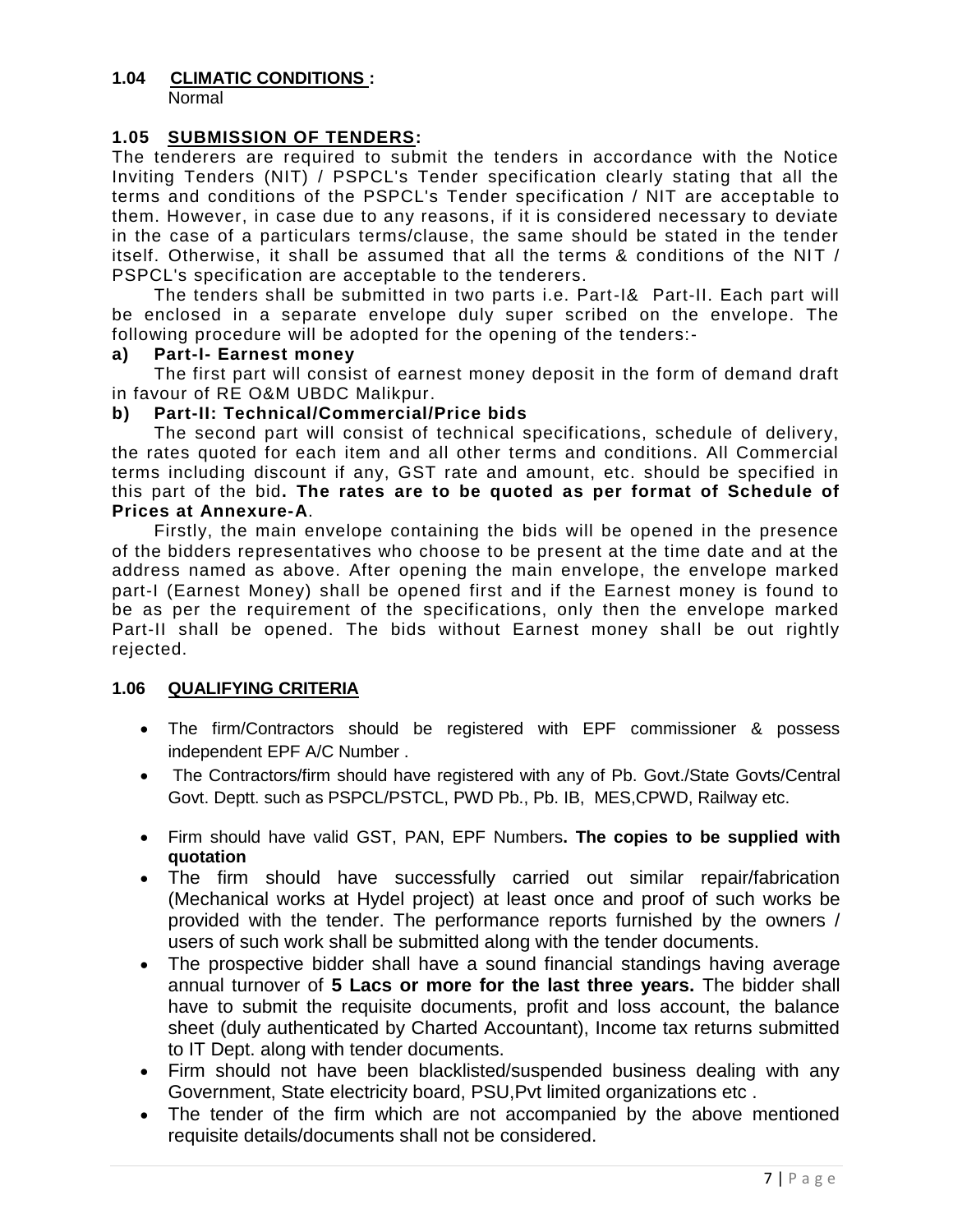#### **1.08 SCOPE OF WORK : As per Technical Specification**

### **1.09 DELIVERY SCHEDULE /COMPLETION OF WORK**

The tenderers are required to offer the shortest possible completion schedule. The acceptable reasonable completion period of work shall not later than 60 days from the job is handed over to the tenderer. The expenditure on account of To and FRO transportation will be borne by the tenderer. Time period allowed for initiating the process shall not be more than 10 days from the placement of Work Order.

Before start of work the firm will have to give a Performance Bank Guarantee equivalent to 10% of the value of the contract for which the Work Order is placed, valid for the period including warranty period. During warranty no crack or damage should appear/occur repaired/fabricated item.

The firm will be allowed to initiate work only after W.O. Cum Contract agreement is signed by them, necessary Security is deposited and Bank Guarantee submitted by them after date of acceptance of the work order otherwise the work order will be cancelled .

#### **2.00 GENERAL TERMS & CONDITIONS**

#### **2.01 EARNEST MONEY :**

The Tenderers shall be required to submit **Earnest Money 2 % of the tender value /-**along with tender document in the shape of Demand Draft/BA-16 of PSPCL, in favor of RE O&M UBDC Malikpur.

#### **2.0 CONTRACT:**

The detailed work order issued in accordance with agreed terms and conditions and accepted/ acknowledged by the firm shall itself form valid contract along with subsequent amendment, if any, and shall be construed and operated as such in terms of Indian Contract Act-1872 as amended up to date.

In addition to above, successful bidders have to submit the acceptance of the Work order on non-Judicial Stamp papers of appropriate value to the office of RE/ UBDC, PSPCL, Malikpur. **2.06 SECURITY DEPOSIT:-**

The person whose tender shall be accepted(hereinafter called the contractor) shall permit owner/engineer at the time of making any payment to him for works done under the contract to deduct such sum as will ( with the earnest money deposited by him) amount to 5% ( five percent) of gross value of work done. Such deductions are to be held by owner/Engineer-In-Charge by way of Security Deposit. All compensation or other sums of money payable by contractor to the owner/engineer under the terms of this contract may be deducted from or paid by the sale of sufficient part of security deposit or from any sums which may be due or may become due to the contractor by owner/engineer or any account whatsoever and in the event of his security deposit being reduced by reasons of any such deduction or sale as aforesaid, the contractor shall within 10days thereafter make good in cash any sum or sums which may have been deducted from or raised by sale of his security deposit or any part thereof. The security deposit shall be refunded to the contractor after the expiry of defects liability period which is 6 months from the date of issue of completion certification or payment of final bill whichever is later. No interest shall be payable to the contractor on the amount of security deposit. The security deposit is to be deducted on the gross amount of running bill.

The earnest money deposited at the time of tender will be treated as part of the security deposit.

### **2.07 TERMS OF PAYMENT:**

1. No advance payment will be given.

2. A final bill shall be submitted by the contractor after completion of job and RE/UBDC shall take care or cause to be taken the requisite measurement for the purpose of having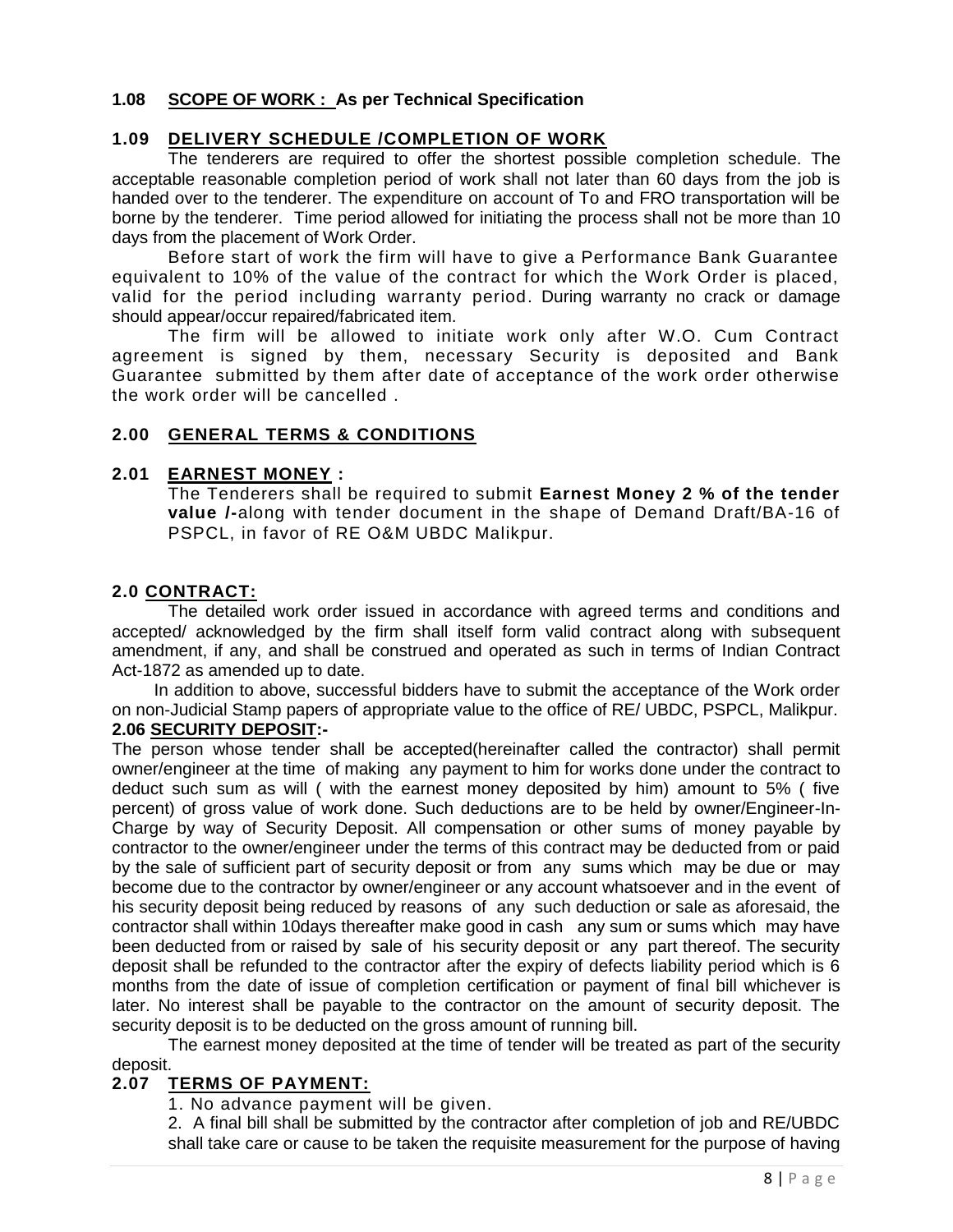the same verified and shall be paid by RE/Op, UBDC, PSPCL, Malikpur, Pathankot against submission of bills duly verified by AEE MTC PH 2 Stg.-2 Sujanpur within 45 days.

## **2.08 FORCE MAJEURE:-**

During the pendency of the Contract / Work order, if the performance in whole / part by either party or any obligation there under, is prevented / delayed by causes arising out of any war, hostility, civil commotion, acts of the public enemy, sabotage, fire, floods, explosions, epidemics or non-availability of Government controlled raw-materials under Order / Instructions of Central / State Government regulations, strikes, lock-outs, embargo, acts of Civil/Military authorities or any other causes beyond their reasonable control, neither of the two parties shall be made liable for loss or damages due to delay or failure to perform the contract during the currency of Force Majeure conditions, provided that the happening is notified in writing (with documentary proof) within 30 days from the date of occurrence. The supplies shall be resumed under the contract as soon as practicable after the happening (event) ceases to exist.

## **2.09 NEGLIGENCE AND DEFAULT:-**

In case of negligence on the part of Supplier / Contractor to execute the order / contract with due diligence and expedition and to comply with any reasonable orders given in writing by the PSPCL in connection with the work order / Contract or any contravention in the provisions of the Work order/ contract, the PSPCL may give 21 days' notice in writing to the supplier / contractor to make good the failure or neglect or any contravention and if the supplier / contractor fails to comply with the notice within time considered to be reasonable by the PSPCL , It will suspend / terminate business dealings with the defaulting. Supplier / Contractor for a specific period apart from claiming reasonable compensation / damages forfeiture of Security etc.

### **2.10 WARRANTY:-**

The warranty of the job will be 12 months.

#### **2.13CANCELLATION:-**

The PSPCL/Purchaser reserves the right to cancel the Work Order as a whole or in part at any time or in the event of default on the part of the contractor prior to the receipt of intimation regarding taking in hand of repair/ fabrication job against the Work Order

### **2.14RAW MATERIAL:-**

 The raw materials to be used against the Work order shall be of the best quality of its kind obtainable in the market. The supplier/contractor shall be solely responsible for the procurement of materials required for the purpose. The firm has to ensure the quality of the material used for the repair and the same will be checked by PSPCL before the repair taken in hand by the Firm.

#### **2.15MATERIAL & WORKMANSHIP:**

All the materials used in the repair /fabrication job shall be of the best quality of its kind obtainable in the market and whole of the work shall be of highest class, well finished and of approved design and make.

#### **2.16CHANGES:-**

No variation or modification or waiver of any of the terms and provisions shall be deemed valid unless mutually agreed upon in writing by both the Purchaser and the supplier.

#### **2.19EXTENSION IN DELIVERY/COMPLETION PERIOD:**

 Any genuine delay in approval of technical details, drawings, issuance of amendment to Purchase/work order conducting inspection, approval of Inspection Test Reports/Test Certificates for allowing dispatches etc, will count toward extension of the delivery/completion period by corresponding period other than that admissible under Force Majeure

 Conditions, if any substantiated by the Supplier/contractor and duly accepted by the Purchaser. No extension in delivery/completion shall be granted in case of delay in payment. However for delayed payment beyond stipulated period as per terms of payment clause. Compensation shall be credited @ 0.5% of the payment, so delayed per month or part thereof to be adjusted against penalties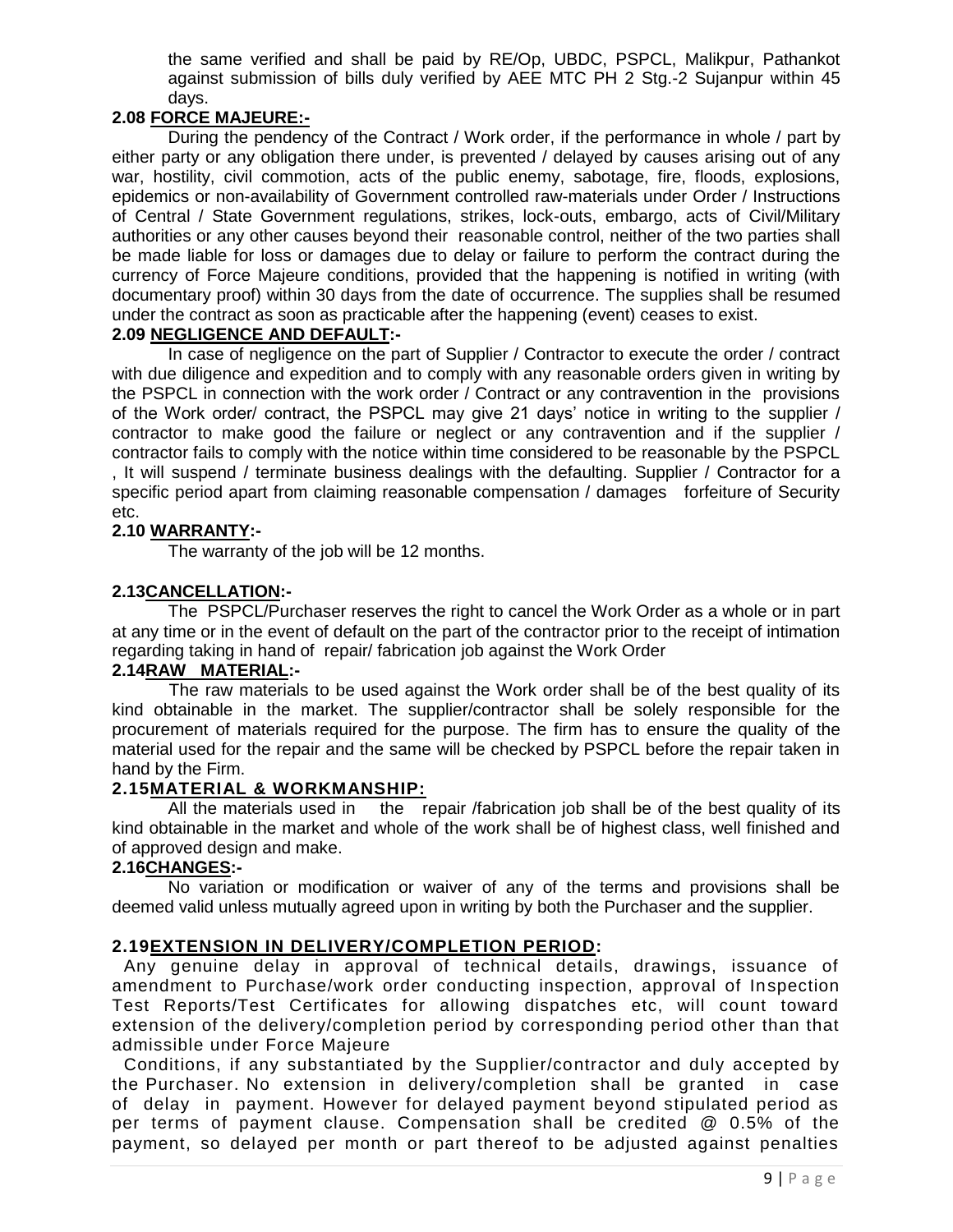levied or to be levied subject to a maximum of penalty leviable due to delay in deliveries under the contract.

### **2.21 CIVIL JURISDICTION:-**

All legal proceedings in connection with the Work Order/Contract shall be subject to the territorial jurisdiction of local civil courts at Pathankot only.

### **2.22 UNDERTAKING:-**

All the tenderers are required to give the following undertakings on their letter head along with the tender documents.

I) That they would not pay any commission etc. or engage any commission agent for dealing with PSPCL in any matter including purchase of equipment etc.

### **2.23PLACE(S) OF MANUFACTURE**/**REPAIR :**

The tenderer shall state place(s) of repair for all the steps as well as the places of testing and inspection of the equipment. Details of test facilities may also be given.

#### **2.24SPECIAL INSTRUCTIONS**:

- i) Incomplete tenders not submitted on the lines indicated above are liable to be rejected without correspondence.
- ii) Request for extending the due date of tenders will be ignored.
- iv) No printed general conditions of Sale attached with the tender shall be accepted.
- v) Only indigenous offers or such offers in which no PSPCL assistance for import is required would be considered
- vi) The tenderers revising their offer or withdrawing the same within the validity period after opening of the tenders are liable to be ignored/ black listed.
- vii) Comments if any, on the clauses contained in the 'General Terms and Conditions' as well as in the Technical Specification should be offered, while submitting tenders, otherwise it will be presumed that all clauses stipulated therein are acceptable. .
- **viii).** The tender should be accompanied by a reference list of work orders received /executed by the tenderer for the similar type of mechanical equipment/works :-

| Designation and<br>full<br>address of<br>person/authority<br>orders repairs | Work<br>no.& date | order   Name of Power<br>House | status<br>οf<br>work done | ∣ Remarks |
|-----------------------------------------------------------------------------|-------------------|--------------------------------|---------------------------|-----------|
|                                                                             |                   |                                |                           | G         |

### **2.25 ARBITRATION**

a). If at any time any question, dispute or difference, whatsoever, shall arise, between the Purchaser/PSPCL and Contractor/Supplier, upon or in relation, to or in connection with the Purchase Order/Contract, either party may forthwith give to the other, notice in writing of the existence of such question, dispute or difference and the same shall be referred for sole arbitration by a nominee of the Purchase / PSPCL, who shall give a reasoned /speaking award . The award of the sole arbitrator shall be final and binding on the parties under the provision of the Indian arbitration Act and the rules there under . Any statutory amendment , modification or re -enactment thereof for the time being in force, shall be deemed to apply to and be incorporated in the contract / work order. It will not be objectionable if the sole arbitrator is an officer of the PSPCL and he has expressed his views on all or any of the matters in question of dispute or difference.

b). Upon every or any such reference, the cost of and incidental to the reference and award respectively shall be in the discretion of the Sole Arbitrator so appointed who may determine the amount thereof or direct the same to be taxed as between solicitor & client or as between party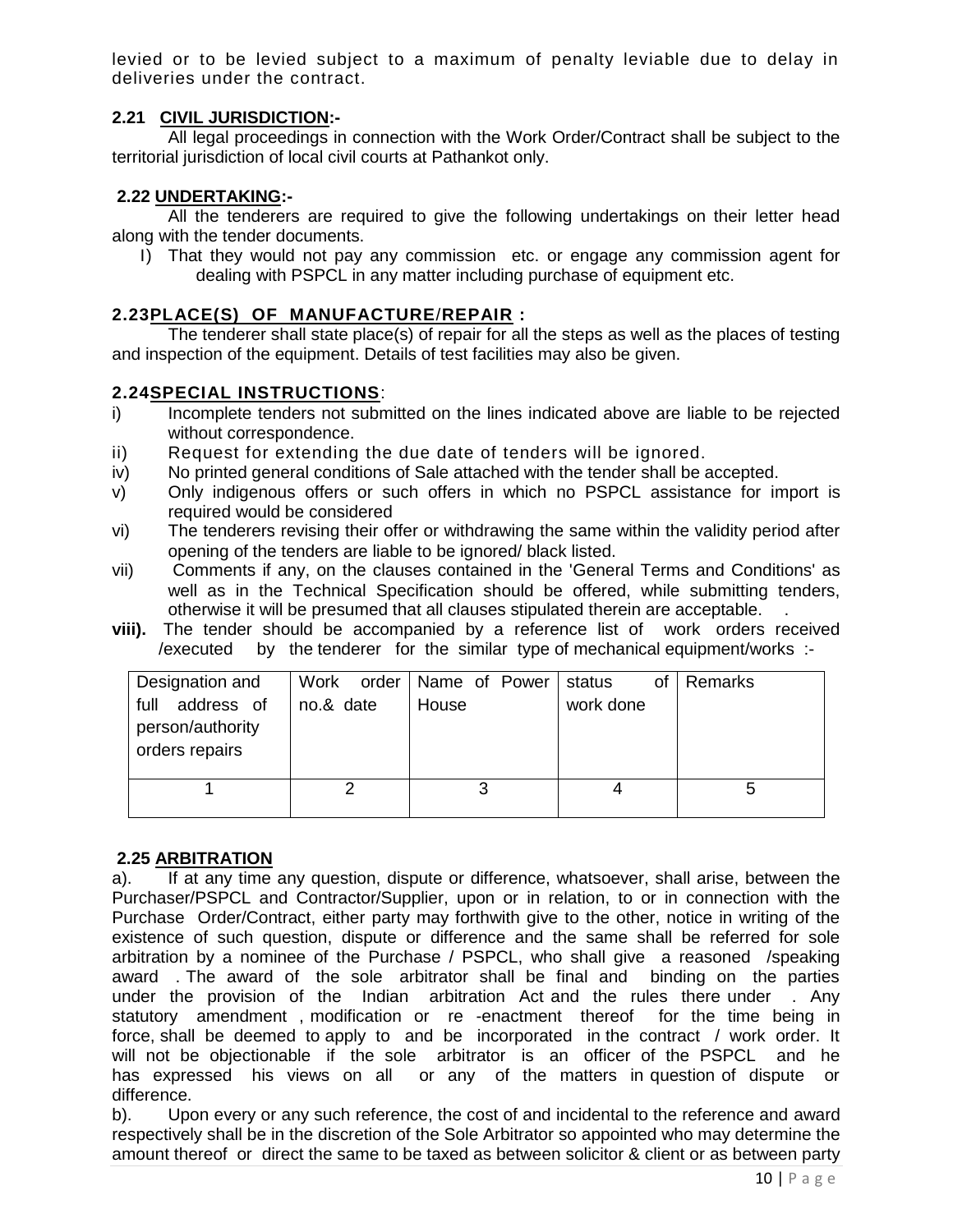and party and shall direct by whom and to whom and in what manner the same is to be borne and paid.

c). The work under the contract shall, if reasonably possible, continue during the arbitration proceedings, and no payment due or payable by the Purchaser/PSPCL shall be withheld on account of such proceedings.

### **2.26 PENALTY FOR DELAY**

The time allowed for carrying out the work as entered in the contract shall be strictly observed by the contractor and shall be reckoned from the date on which order to commence work is given to the contractor. The work shall throughout the stipulated period of the contract be preceded with all due diligence (time being deemed to be the essence of the contract on the part of the contractor) and the contractor shall pay as penalty an amount equal to one half percent (0.5)% of the estimated cost of the whole work as shown in the contract for every week, the work remains unfinished after the contract completion period provided always that the entire amount of compensation to be paid under the provision of this clause shall not exceed ten percent (10%) of the estimated or actual cost of work whichever is higher.

## **2.27 ASSIGNMENT OR TRANSFER OF CONTRACT**

The contractor shall not without the prior written approval of the accepting authority assign or transfer the contract or any share, or interest thereon to any other person.

## **2.28 SUB CONTRACT**

The contractor shall not sublet any portion of the contract without the prior written approval of the PSPCL competent authority.

## **2.29 ACCEPTANCE OF WO-CUM- CONTRACT AGREEMENT**

The Work Order along with its general terms and conditions and tender specifications shall form the Contract Agreement. The detailed work order issued in accordance with agreed terms and conditions and accepted/ acknowledged by the firm shall itself form valid contract

### **2.30 GOODS AND SERVICE TAX:-**

PSPCL is registered centrally in the state under GSTIN 03AAFCP5120Q1ZC.

- **i)** GST, as applicable, will be paid as per prevailing provisions of GST Act & Laws against submission of documentary proof at rate(s) prevailing during the contracted delivery period on the basis of actual. The following certificates shall have to be furnished along with invoice –cum- gate pass duly signed by the authorized agent /signatory. The first invoice should accompany the specimen signatures of the authorized signatory duly attested by the Managing Director of the factory with a copy of orders regarding his appointment as authorized signatory.
- Certified that the transaction on which the GST is claimed has been/shall be included in the return submitted / to be submitted to the GST Authorities and the amount claimed from the Punjab State Power Corporation Ltd. has been / shall be paid to the GST Authorities.
- Certified that the goods on which GST has been charged have not been exempted under GST Act or rule made there under and that the GST charged on these goods is not more than what is payable under the provisions of relevant act.
- Certified that we shall indemnify the Punjab State Power Corporation Ltd. in case, it is found, at a later stage that wrong or incorrect payment had been received on account of GST; the same will be refunded.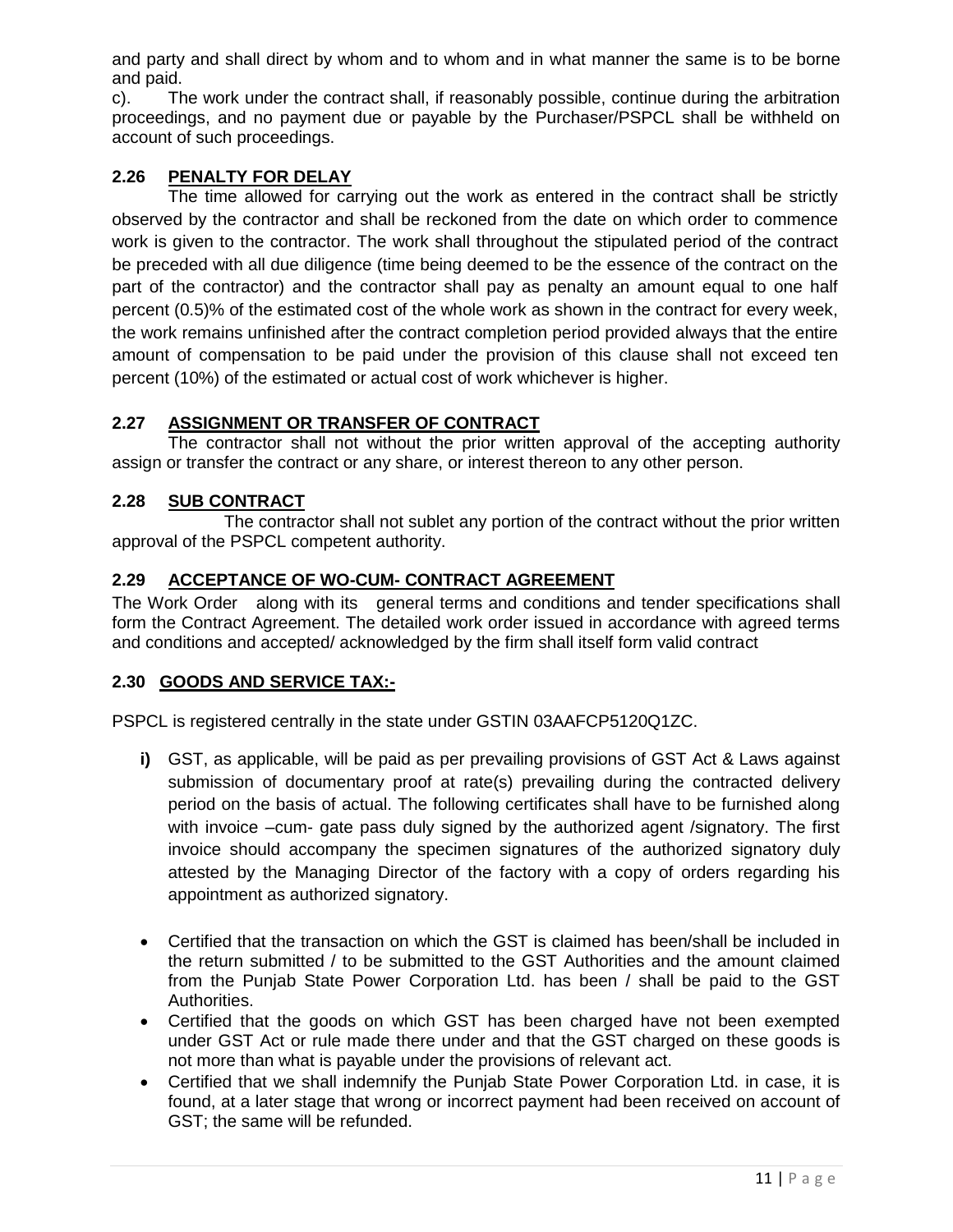- Certified that we are registered dealer under the GST Act and our Registration No.  $is$
- **ii)** In case the GST is applicable and is required to be paid extra as referred to Para-(i) above, the tenderer should clearly indicate HSN code of item along with present rate (in percentage) applicable to their company.
- **iii)** The maximum rate (in percentage) up-to which the GST may become livable/ payable under the prevailing Rules & Regulations applicable to their company, should also be clearly indicated in their tender.
- **iv)** In case the GST is applicable /payable, necessary certificate of GST claimed / GST Gate Pass duly authenticated by the authorized representative of GST Authorities, shall however, be furnished by the supplier along with each consignment. The supplier should, therefore, clearly indicate in their tender that whether such GST Gate Passes/Certificates shall be furnished by them or not.

NOTE: The firms indicating nil or concessional rate of GST in their tenders (if any) will have to absorb GST up to the full rate applicable at the time of tendering.

- **v)** FURTHER any loss due to non-availability of ITC or levy of penalty/ interest payable by PSPCL on account of non-filling of return or non-compliance or any miss-statement given under the provisions of GST ACT by the firms shall be recoverable from them.
- **vi)** Further GST at applicable rates on principal supply shall be payable on Freight and Insurance.

### **2.31 FAIR WAGES:**

- 1. The contractor shall pay not less than fair wages to labour, if engaged by him on the work. Fair wage means whether for time or piece work notified from time to time for the work and where such wages have not been so notified the wages prescribed by **the Labour welfare departments of state /district** in which the work is done.
- 2. The contractor shall notwithstanding the provisions of any agreement to the contrary cause to be paid fair wage of labourer indirectly engaged by him on the work in claiming any labour engaged by his contractor in connection with the said work as if the laborer's had been directly employed by him.
- 3. In respect of all directly or indirectly employed on the works for the performance of the Contractor's part of the agreement the Contractor shall comply with or cause to be complied with Punjab Govt./Contractor's labour regulations made by the Govt. from time to time in regard to payment of wages , wage period, deductions from wage and other terms of employment of inspection and submission of periodical returns and all other matters of like nature.
- 4. The Sr. Executive Engineer concerned shall have the right to deduct from the money due to the contractor any sum required or estimated to be required for making good the losses suffered by a worker or workers by the reasons of non- fulfillment of conditions of the contract from the benefits of the works. No payment of wages or deductions made from him or their wages, which are not justified by the terms of the contractors or for observance of the regularization referred to in clause 1.3 above.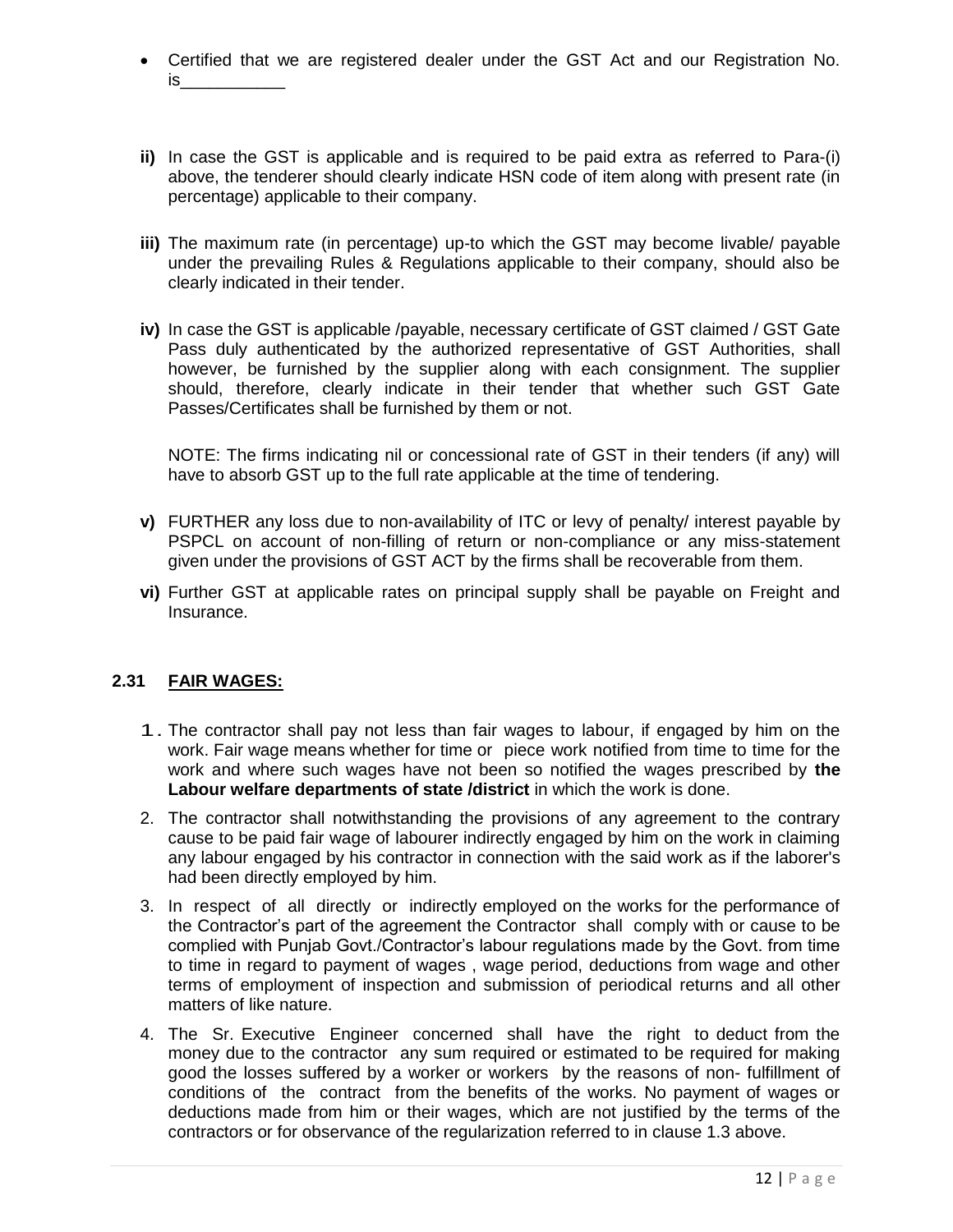- 5. Vis-à-vis The Punjab Govt./ Punjab State Power Corporation Limited, the contractor shall be primarily liable for all payments to be made under and for the observance of the regulations aforesaid without prejudice to his right to claim indemnity for his subcontractor.
- 6. No labour below the age of 14 years shall be employed on the work.
- 7. It will be responsibility of the contractor to ensure that trees in the camp site and in the vicinity their fruit etc. are not damaged by his labour, or agent. Cost of such damage, if any, shall be assessed at the discretion of the Sr. Executive Engineer/Resident Engineer and deducted from the bill of the contractor.

#### **2.32 EPF Clause (in case of regional labour work only):-**

The contractor shall be registered with commissioner EPF and have an EPF A/C No.. Tender will be issued to those contractors who possess EPF license and submit sufficient proof thereof in its support. The contractor shall abide by all the statutory rules regarding provident fund as per EPF Act-1952 as amended to date strictly.

Residei **UBDC PSPCL MALIKPUR**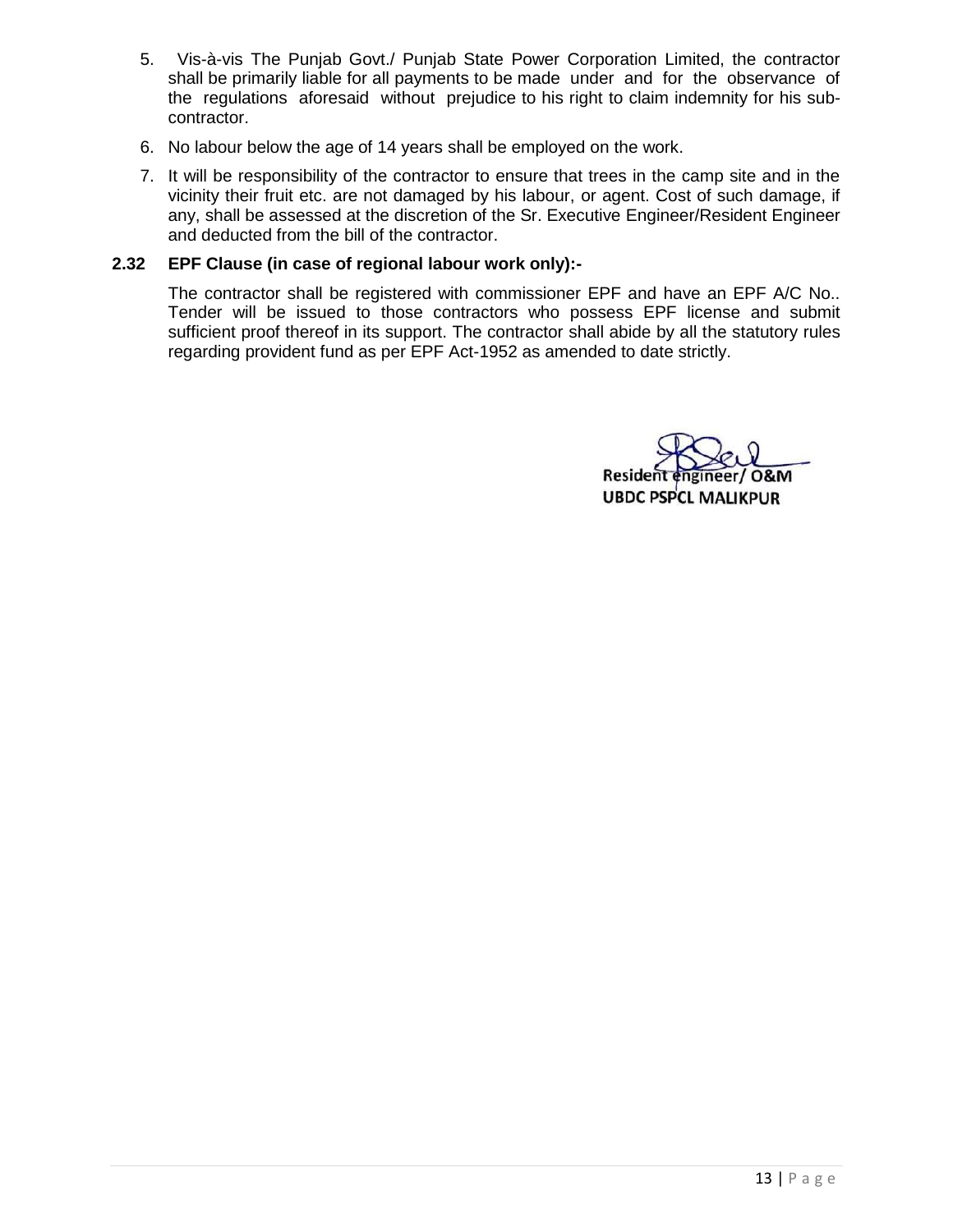## **SECTION-II**

## **TECHNICAL SPECIFICATION**

**Specification : Overhauling & Servicing of 75/15 Ton Electric Overhead Travelling (EOT) crane, installed in machine hall of Stage-2 Unit of UBDC Power House No. 2.**

## **1.** *INTRODUCTION TO UBDC PROJECT:-*

*UBDC Hydel Project is a canal based Power project fed from River Ravi off taking from Madhopur Head Works situated near Pathankot(Punjab). There are three Power Houses on UBDC (Upper Bari Doab Canal) Hydel Channel having installed capacity of 91.35MW. The capacity of UBDC Hydel Channel is 7250 Cusec & length is 21 KM and runs parallel to UBDC main canal & out falls into it after PH III at RD-65640 ft. UBDC Project was constructed in two stages as Stage-I & II with stage-I involving construction of three Power Houses at various RD's having one machine of 15 MW Capacity at each Power House and Stage-II involving construction of other 3 no. machines (addition machine at each Power House) of 15.45 MW each. Stage-I & Stage II machines are housed in the Premises of*  each Power House in different buildings. The total capacity addition in Stage-I is  $3x15=45$ *MW & that in Stage-II is 3x15.45=46.35 MW thus total capacity of the project is 91.35 MW. For having full generation from all the six machines the requirement of discharge is 7200 cusecs in the UBDC Hydel Channel.*

## **2. SCOPE OF WORK:-**

**Name of the work:** Overhauling & Servicing of 75/15 Ton Electric Overhead Travelling (EOT) crane, installed in machine hall of Stage-2 Unit of UBDC Power House No. 2

**Machine Details:** 75/15 Ton Electric Overhead Travelling Crane for 15.45 MW Stage 2 unit of UBDC Power House No.2.

#### **Description of the faults:**

- 1. The EOT crane brakes are not working.
- 2. Crane body at various places is rusted.
- 3. The gear box is malfunctioning and movement of EOT crane is not optimal.
- 4. The direct supply line bus bar system is supplying power to crane erratically and needs replacement.
- 5. The EOT crane is out of alignment on rails due to which its operation is not safe.
- 6. The EOT crane safety limit switches are defective.
- 7. There is no EOT crane travelling alarm for safety.
- 8. The electrical circuit at various points is in dilapidated state due to ageing.

#### **Scope of Work**

Keeping in view the above listed fault, the technical specification for work for the repair work shall include broadly the following activities :-

1 Complete servicing of crane, including complete greasing of all moving parts of crane (Wheels, hooks, pulleys, coupling & cable trolleys etc) and tightening of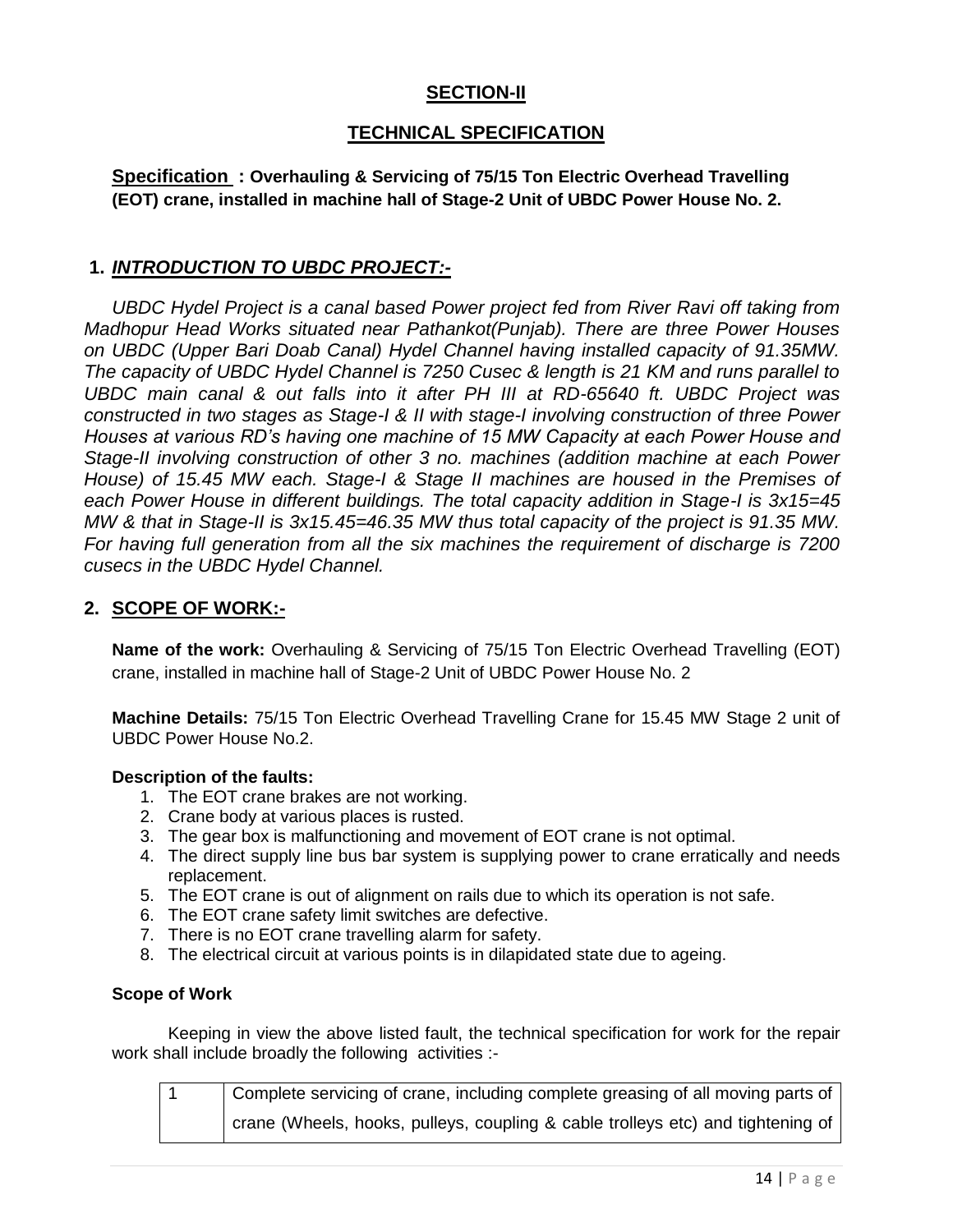|                | all parts wherever required.                                                        |
|----------------|-------------------------------------------------------------------------------------|
| 2              | New coat of protective emulsion paint on crane body.                                |
| 3              | Complete overhaul of gear boxes and replacement of damaged components.              |
| $\overline{4}$ | Replacement of all faulty brakes and components of braking system including         |
|                | faulty thrusters, coils etc.                                                        |
| 5              | Replacement of all brake pads and overall adjustment of braking system.             |
| 6              | Complete coupling check for play and adjustment and replacement of                  |
|                | damaged coupling.                                                                   |
| $\overline{7}$ | Supply & installation of one new Long Travel motor with gear box of suitable        |
|                | capacity as per existing crane design and related coupling.                         |
| 8              | Replacement of Direct Supply Line (DSL) bus bar with insulated bus bar,             |
|                | complete with all required components like current collectors, towing arms,         |
|                | support bracket, jointing box, end caps etc.                                        |
| 9              | Re-alignment of crane on rail lines, complete replacement of clamps, water          |
|                | level check and complete adjustment for perfect motion of crane.                    |
| 10             | Drag chain supply and installation for Cross Travel (CT) motor supply and           |
|                | replacement of all faulty cables.                                                   |
| 11             | All thruster oil change & thruster adjustment.                                      |
| 12             | Wire rope clamps check and replacement wherever required and their                  |
|                | tightening & cleaning.                                                              |
| 13             | Panel dressing, cable routing, junction box repairing and resistance boxes          |
|                | connections and replacement of contactors wherever required.                        |
| 14             | Replacement of all Selector switches/rotary switches, push buttons and other        |
|                | electrical control components; including installing new control wires for these     |
|                | components.                                                                         |
| 15             | Installation of new main panel cover.                                               |
| 16             | Replacement of all lightning circuit for control cabin, under-bridge and at all     |
|                | important points of crane to provide proper visibility to operator; including       |
|                | supply & installation of LED lights of appropriate flux intensity (as per IS 6665), |
|                | wherever required.                                                                  |
| 17             | Safety latch supply & installation for 15 ton hook                                  |
| 18             | Checking railing joints of structure and crane and re-welding if required.          |
| 19             | Travelling alarm supply and installation for crane                                  |
| 20             | Bus Bar indication lamps for supply circuit                                         |
| 21             | Limit switch replacement for Long Travel (L.T), Cross Travel (LT), Gravity and      |
|                | wherever else required.                                                             |
| 22             | Replacement of Auxiliary hoist hook.                                                |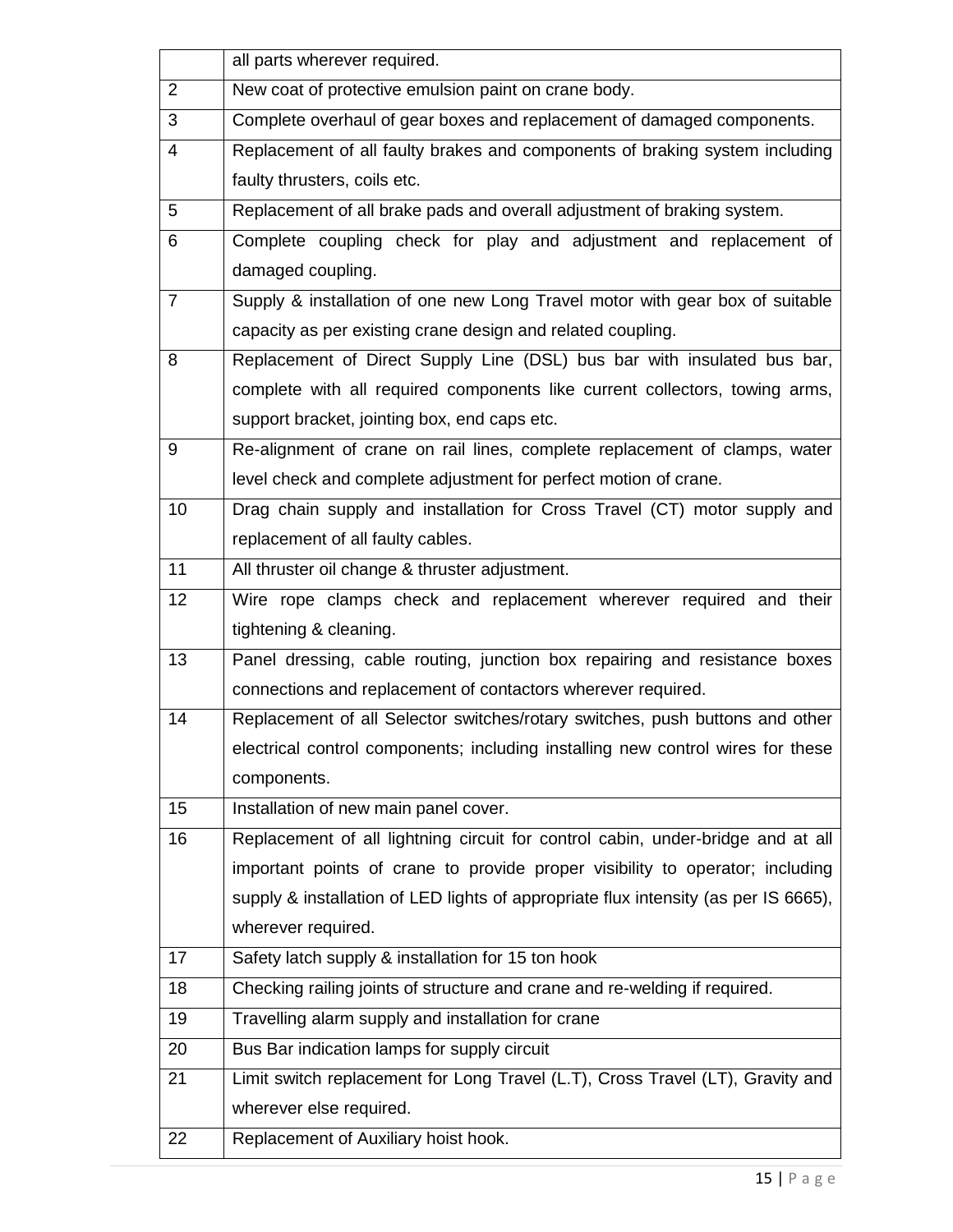| 23 | Providing wireless radio set for two way communication between crane           |  |  |  |  |  |  |
|----|--------------------------------------------------------------------------------|--|--|--|--|--|--|
|    | operator and personnel on floor of machine hall.                               |  |  |  |  |  |  |
| 24 | Replacement of power cables/control cables wherever required.                  |  |  |  |  |  |  |
| 25 | Checking electrical protection system, including air break circuit breaker for |  |  |  |  |  |  |
|    | main line/branches and HRC fuse units for other control circuits, as per       |  |  |  |  |  |  |
|    | electrical design of crane. Supply and replacement of all damaged              |  |  |  |  |  |  |
|    | components.                                                                    |  |  |  |  |  |  |
| 26 | Installation of new rail line clamps for support.                              |  |  |  |  |  |  |
| 27 | Checking and adjustment of motion of Main and auxiliary Hoist.                 |  |  |  |  |  |  |

**Note** :**1.Any Item/work not covered in the scope of work necessarily required for completing the job is in the scope of contractor/Firm.**

Resident ineer/ O&M **UBDC PSPCL MALIKPUR**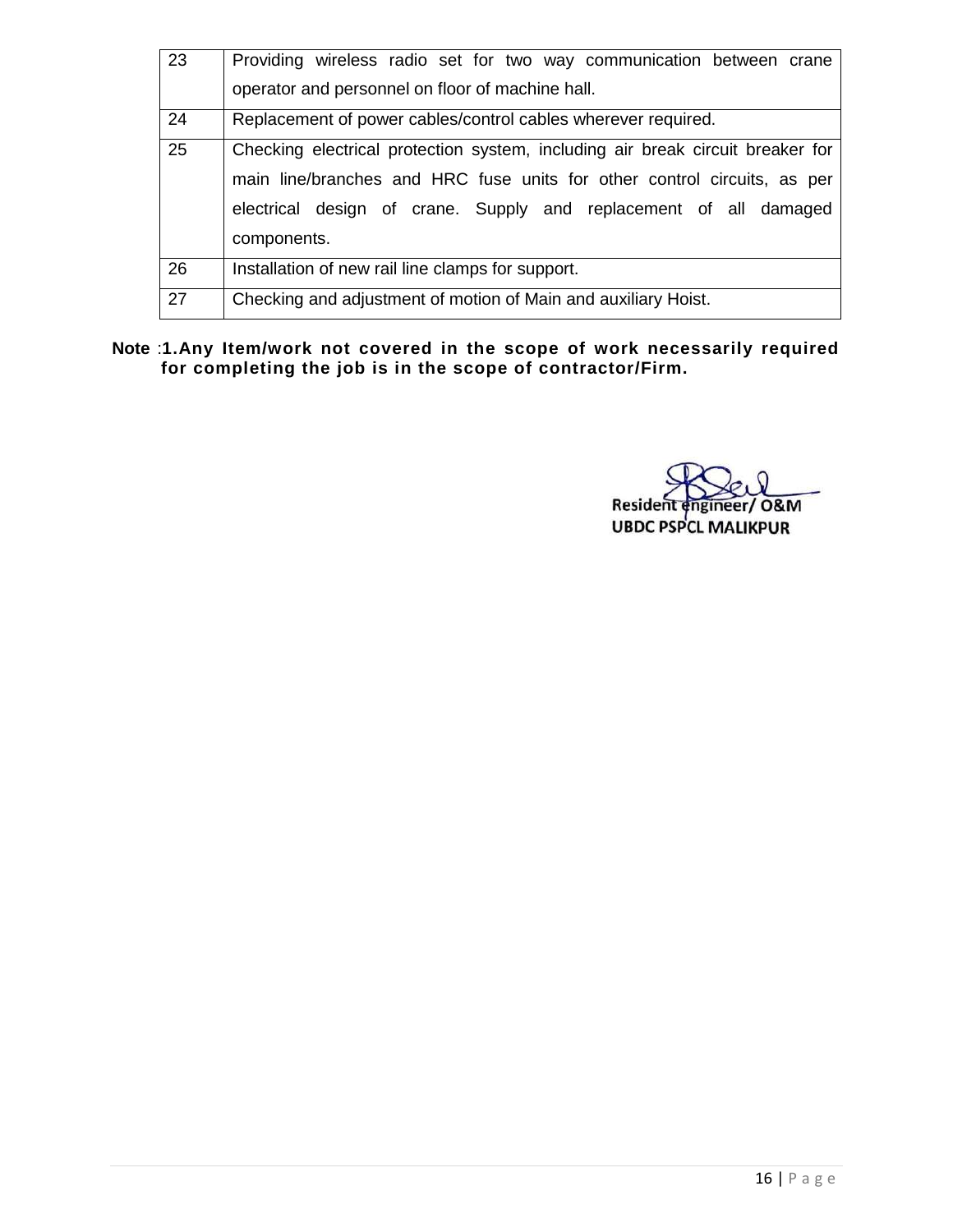### **ANNEXURE -B**

### **SCHEDULE OF DEVIATIONS FROM COMMERCIAL CLAUSES**

All deviations and exceptions in respect of commercial clauses to the tender specification shall be clearly brought out by the tenderer as per the format given hereunder.

| Sr No          | Clause         | of<br>page     | Exception<br>$\overline{\mathbf{g}}$ | Remarks        |
|----------------|----------------|----------------|--------------------------------------|----------------|
|                |                | tender spec.   | Deviations<br>from                   |                |
|                |                |                | the tender spec.                     |                |
|                |                |                |                                      |                |
| $\overline{1}$ | $\overline{2}$ | $\overline{3}$ | $\overline{4}$                       | $\overline{5}$ |
|                |                |                |                                      |                |
|                |                |                |                                      |                |
|                |                |                |                                      |                |
|                |                |                |                                      |                |
|                |                |                |                                      |                |
|                |                |                |                                      |                |
|                |                |                |                                      |                |
|                |                |                |                                      |                |
|                |                |                |                                      |                |
|                |                |                |                                      |                |
|                |                |                |                                      |                |
|                |                |                |                                      |                |
|                |                |                |                                      |                |
|                |                |                |                                      |                |
|                |                |                |                                      |                |
|                |                |                |                                      |                |

The details shall be exhaustive in all respects.

Certified that the above listed deviations and exceptions are exhaustive and the contract shall be executed as per the tender specifications except for the above deviations and exceptions in the event of placing an order on us.

Date: For M/s

Place **Example 20 Figure 12 Constituted Attorney with Seal).** (Signature by its Constituted Attorney with Seal).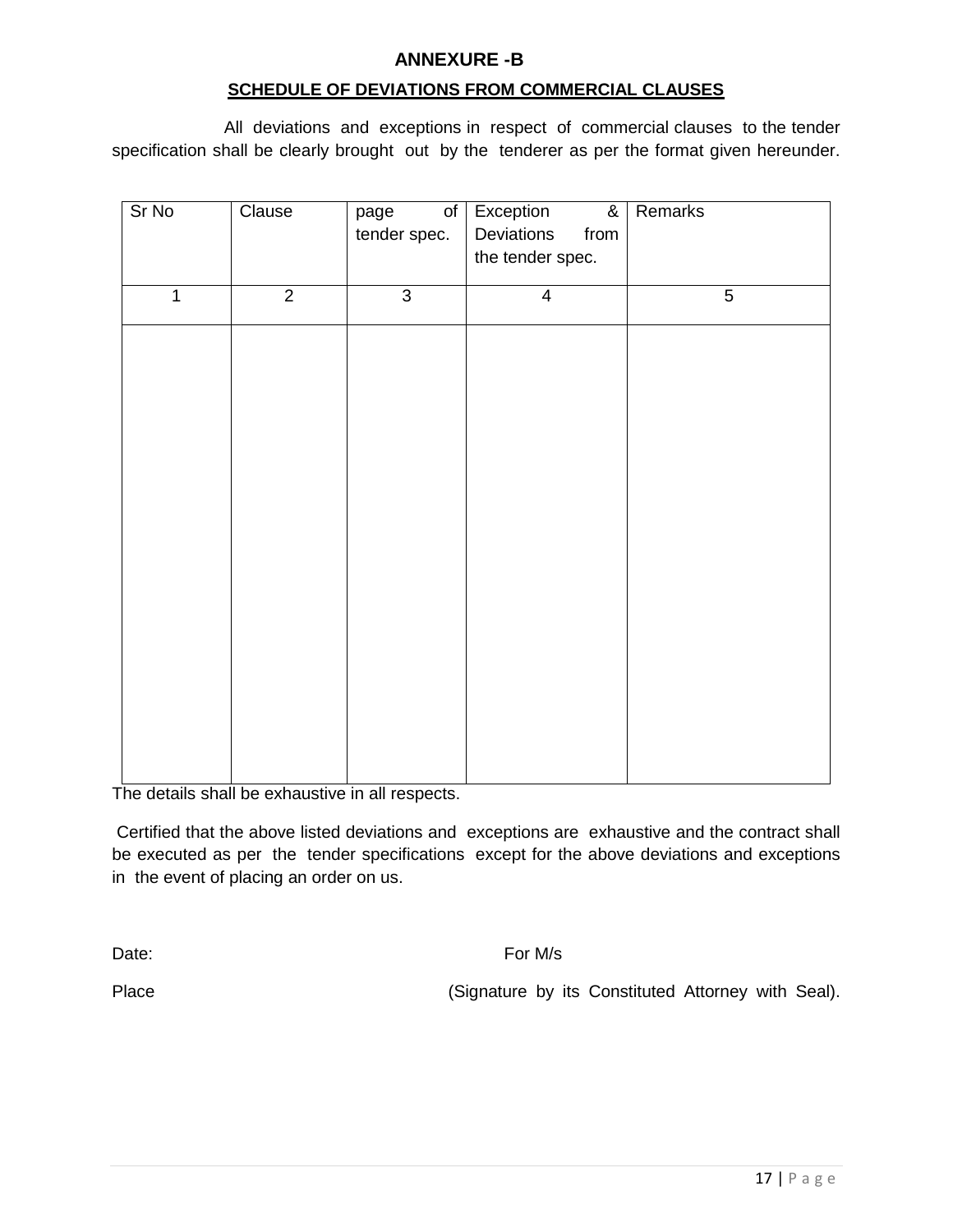### **ANNEXURE -C**

## **SCHEDULE OF TECHNICAL DEVIATIONS**

 All deviations from Technical clauses shall be clearly brought out by the tenderer as per the format given hereunder:

| $\overline{\text{Sr}}$<br>${\sf No}$ | Clause         | Page of technical spec. | Exceptions/<br>Deviations | Remarks        |
|--------------------------------------|----------------|-------------------------|---------------------------|----------------|
| $\overline{1}$                       | $\overline{2}$ | $\overline{3}$          | $\overline{4}$            | $\overline{5}$ |
|                                      |                |                         |                           |                |
|                                      |                |                         |                           |                |
|                                      |                |                         |                           |                |
|                                      |                |                         |                           |                |
|                                      |                |                         |                           |                |
|                                      |                |                         |                           |                |
|                                      |                |                         |                           |                |
|                                      |                |                         |                           |                |
|                                      |                |                         |                           |                |
|                                      |                |                         |                           |                |
|                                      |                |                         |                           |                |
|                                      |                |                         |                           |                |
|                                      |                |                         |                           |                |
|                                      |                |                         |                           |                |
|                                      |                |                         |                           |                |
|                                      |                |                         |                           |                |

The details shall be exhaustive in all respects.

 Certified that the above listed deviations and exceptions are exhaustive and the contract shall be executed as per the tender specifications excepting for the above deviations and exceptions in the event of placing an order on us.

Date: For M/s

Place Signature Signature (By its Constituted Attorney). **Seal**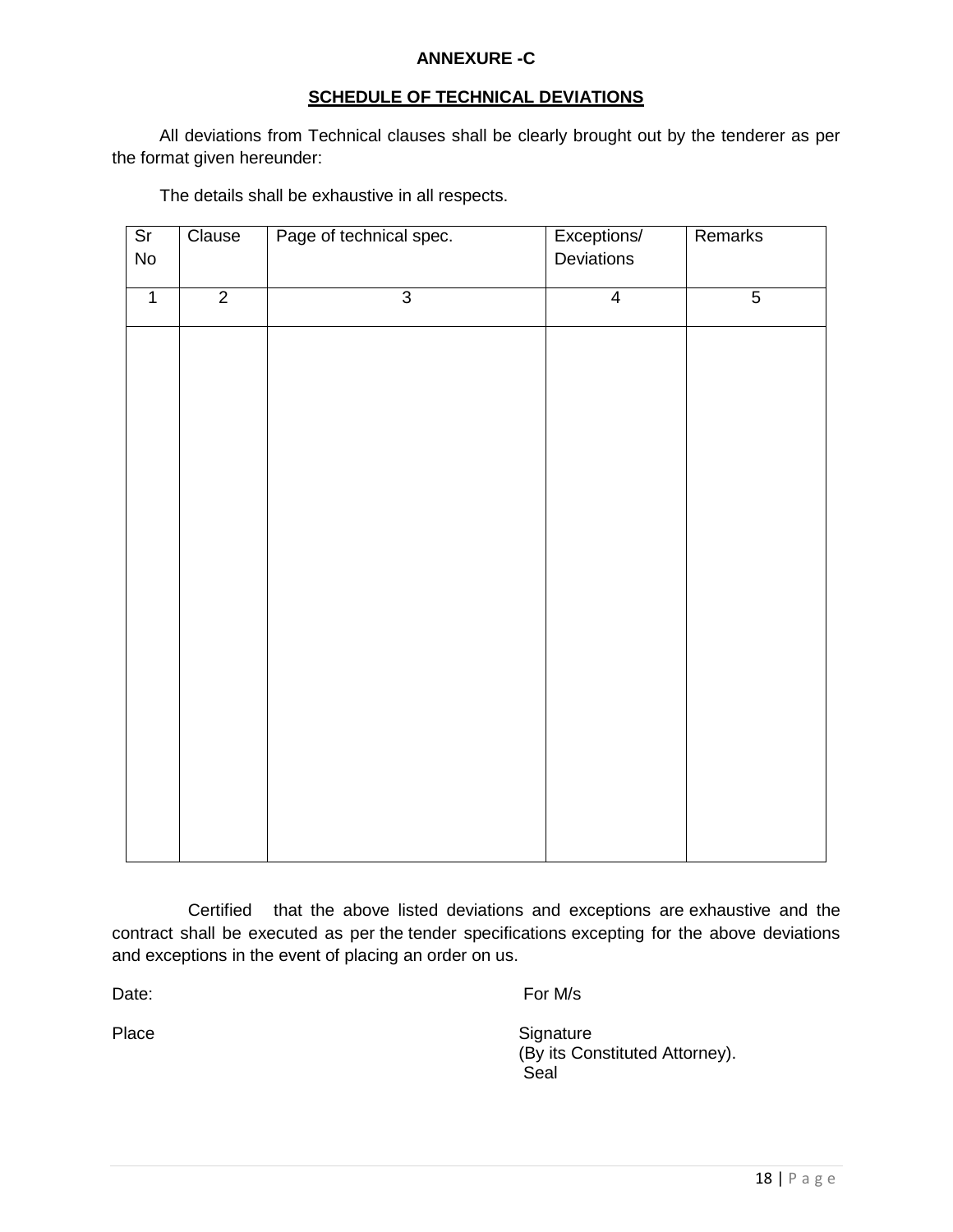### **ANNEXURE -D**

# **SCHEDULE OF PAST WORKS**

| $\overline{\text{Sr}}$<br>No | Rating         | Work<br>Order No | Qty                     | For whom<br>repaired | Date<br>$\circ$ f<br>scheduled<br>supply | Actual<br>of<br>date<br>supply | Remarks<br>To<br>whom<br>reference<br>can<br>be made. Tel.<br>No./Fax No.etc. |
|------------------------------|----------------|------------------|-------------------------|----------------------|------------------------------------------|--------------------------------|-------------------------------------------------------------------------------|
| $\mathbf 1$                  | $\overline{2}$ | $\overline{3}$   | $\overline{\mathbf{4}}$ | $\overline{5}$       | $\overline{6}$                           | $\overline{7}$                 | $\overline{8}$                                                                |
|                              |                |                  |                         |                      |                                          |                                |                                                                               |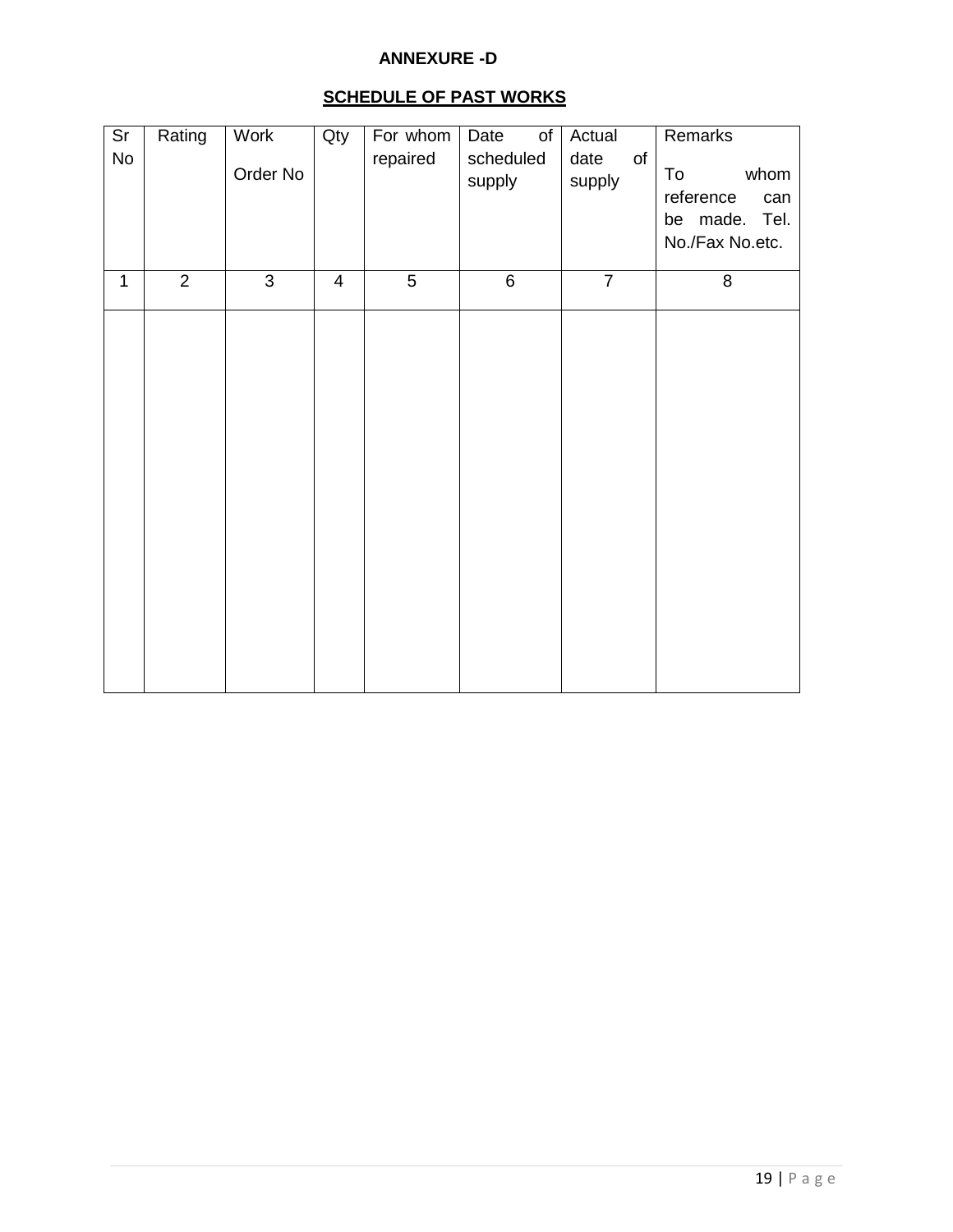#### **ANNEXURE-E**

#### **PERFORMA FOR BANK GUARANTEE TO BE EXECUTED ON A NON-JUDICIAL STAMPED PAPER OF THE APPROPRIATE VALUE NOT LESS THAN RS. 15/-**

Bank Guarantee No. ……………..…..……Dated ……………………...

The Bank of …………………………………………. hereby agrees unequivocally and unconditionally to pay, within 48 hours, on demand in writing from the Chief Engineer, Hydel Projects, Punjab State Power Corporation Ltd., Patiala or any officer authorized by him on his behalf, of any amount upto and not exceeding ….……… (in words Rs. ………………………….…) to the Punjab State Power Corporation Ltd. on behalf of M/s. …….…………..…. who have entered into a contract or who unconditionally accepted the Work Order-cum-Contract Agreement No. ……………..………… dated ……….……for the supply of material …………………………………………… for order value of Rs.……………against specification No. .………………………. .

- 1. This Guarantee shall be valid and binding on this Bank upto and including ………………….. and shall not be terminable by notice or on account of any change in the constitution of the Bank or the firm of contractors/suppliers or by any other reasons whatsoever and our liability hereunder shall not be impaired or discharged by any extension of time or variations or alternations made, given conceded or agreed with or without our knowledge or consent, by or between the parties to the said contract/purchase order.
- 2. Our liability under this Guarantee is restricted to Rs. ………………………….. (in words Rs. ………………………………………………………………). Our Guarantee shall remain in force until …………………..unless a claim under the Guarantee is filed against us within 6 months from the date i.e. **………………...** All your rights under the said guarantee shall be forfeited and we shall be relieved and discharged from all liabilities there under.
- 3. We hereby agree that any claim or dispute arising under this Deed shall fall within the jurisdiction of competent courts at Patiala.
- 4. We hereby further declare that this Deed has been executed by our lawfully constituted attorney legally competent to sign and execute such deeds.

Signed ……………………………

1. Witness ……………………………… for ……………………………...

2. Witness ………………………………. Bank ……………………………

Witness should be Bank Official of the issuing Bank and witnessed the Bank Guarantee by putting their signature along with Service code & complete address.

#### **DIRECTIONS FOR SENDING BANK GUARANTEE**

- 1. Bank Guarantee shall only be accepted direct from the bank through registered dak/post duly contained in the printed envelope of the bank and shall be duly accompanied by a forwarding letter on the printed letterhead of the bank. This forwarding letter shall state that the bank guarantee has been signed by the lawfully constituted authority legally competent to sign and execute such legal instruments. Bank Guarantee shall be witnessed by two bank officers with complete address.
- 2. An attested copy of the power of attorney in favour of the executant of guarantee alongwith his authenticated signatures shall be supplied with the guarantee. The attestation shall be done by some officers of the bank other than the executant.